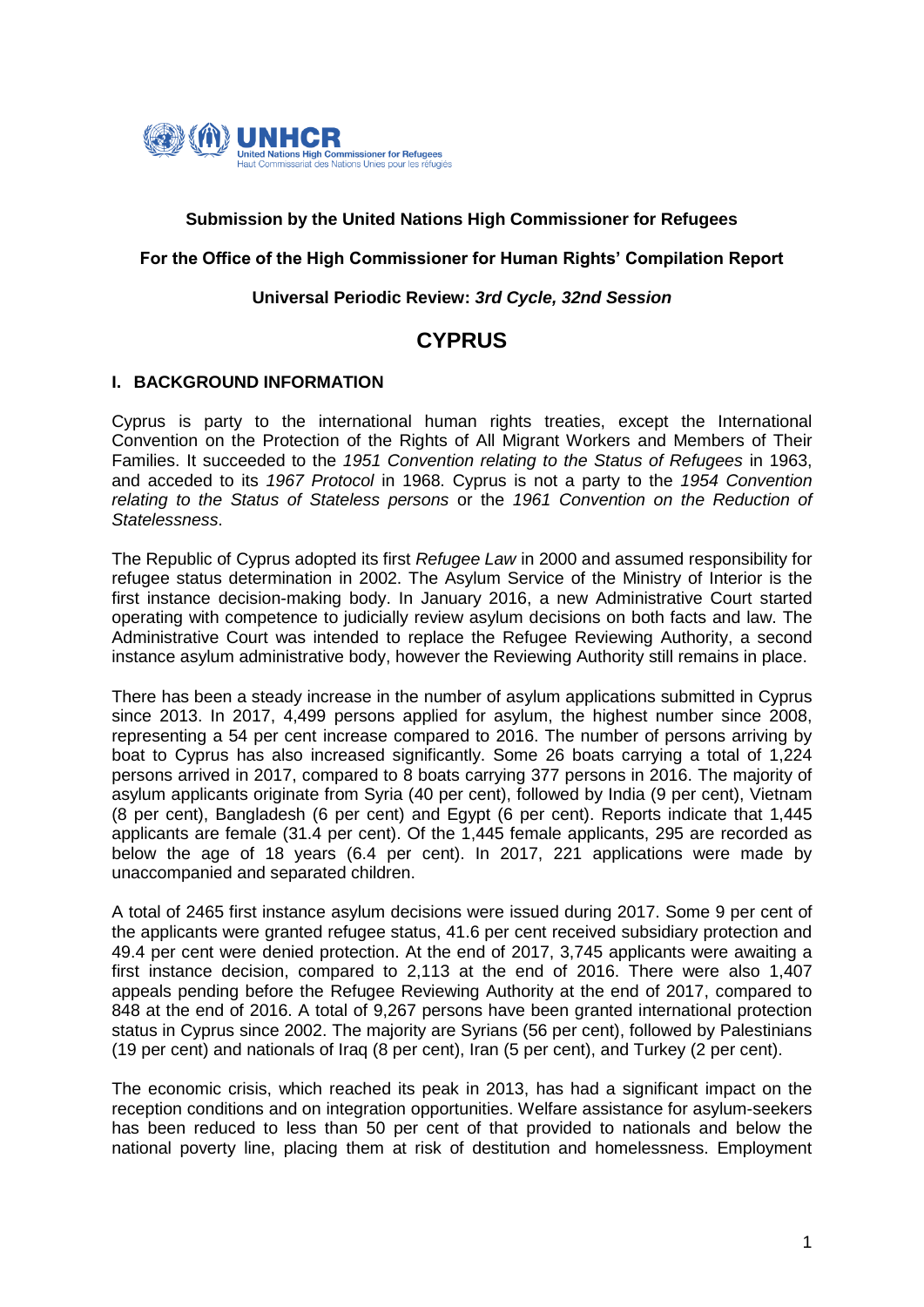opportunities for both refugees and asylum-seekers have decreased as the unemployment rate in the country has doubled since 2013, reaching 17 per cent.

## **II. ACHIEVEMENTS AND POSITIVE DEVELOPMENTS**

## **Positive developments linked to 2nd cycle UPR recommendations**

**Linked to 2nd cycle UPR recommendation no. 114.102:** "Ensure that asylum seekers, while awaiting the reviewing of their status, are protected from refoulement and afforded equal and effective access to essential services." (Brazil)

UNHCR commends Cyprus for making progress in ensuring access to asylum procedures and protection from *refoulement*. There have been no additional complaints to UNHCR of denied access to the asylum procedures since 2013.

**Linked to 2nd cycle UPR recommendation no. 114.63:** "Step up efforts aimed at providing adequate assistance and protection to all victims of human trafficking." (State of Palestine)

UNHCR is pleased with the fact that the Government published in 2016 a manual on the *National Referral Mechanism,* which outlines the procedures for victim identification and referral to government services. In addition, the Government adopted the 2016-2018 National Action Plan for the prevention and response to trafficking. The authorities developed a number of protocols within the framework of the national referral mechanism to formalize the co-operation with NGOs in areas of housing and general support, and provide increased funds to an NGO-run shelter.

**Linked to 2nd cycle UPR recommendation no. 114.15:** "Consider signing and ratifying the Council of Europe Convention on Preventing and Combating Violence against Women and Domestic Violence." (Slovenia)

UNHCR praises Cyprus on ratifying the *Convention* by virtue of *Law 14 (III)* of 28 July 2017.

## **III. KEY PROTECTION ISSUES, CHALLENGES AND RECOMMENDATIONS**

#### **Challenges linked to outstanding 2nd cycle UPR recommendations**

#### **Issue 1: The reception of asylum-seekers**

**Linked to 2nd cycle UPR recommendation no. 114.101:** "Strengthen, in close cooperation with the relevant actors, the capacity to process, care for and house asylum seekers and irregular migrants in conformity with regional and international standards" (Mexico), **and recommendation no. 114.104:** "Improve the mechanisms for the reception of refugees and asylum seekers, ensuring that they are offered psychological and legal assistance, help with languages as well as the opportunity to access employment which corresponds to their professional skills." (Spain)

**Reception conditions:** The sole state-run reception centre is located in a remote area of the village of Kofinou, away from services and local amenities and with limited transport connections. Its capacity was expanded from 80 to 400 persons in September 2014, however the services provided generally remain at the same level, while in some areas decreased. Plans made in 2015 to increase staffing levels and establish efficient management, in line with suggestions made by UNHCR and under the European Asylum Support Office's Special Support Plan, have not materialized. In addition to the lack of adequate services, the conditions at the centre also deteriorated to the point where kitchens and bathrooms became unusable and unsafe, and the sewage system overflowed on a daily basis. The primary asylum applicants who are residents at Kofinou reception centre receive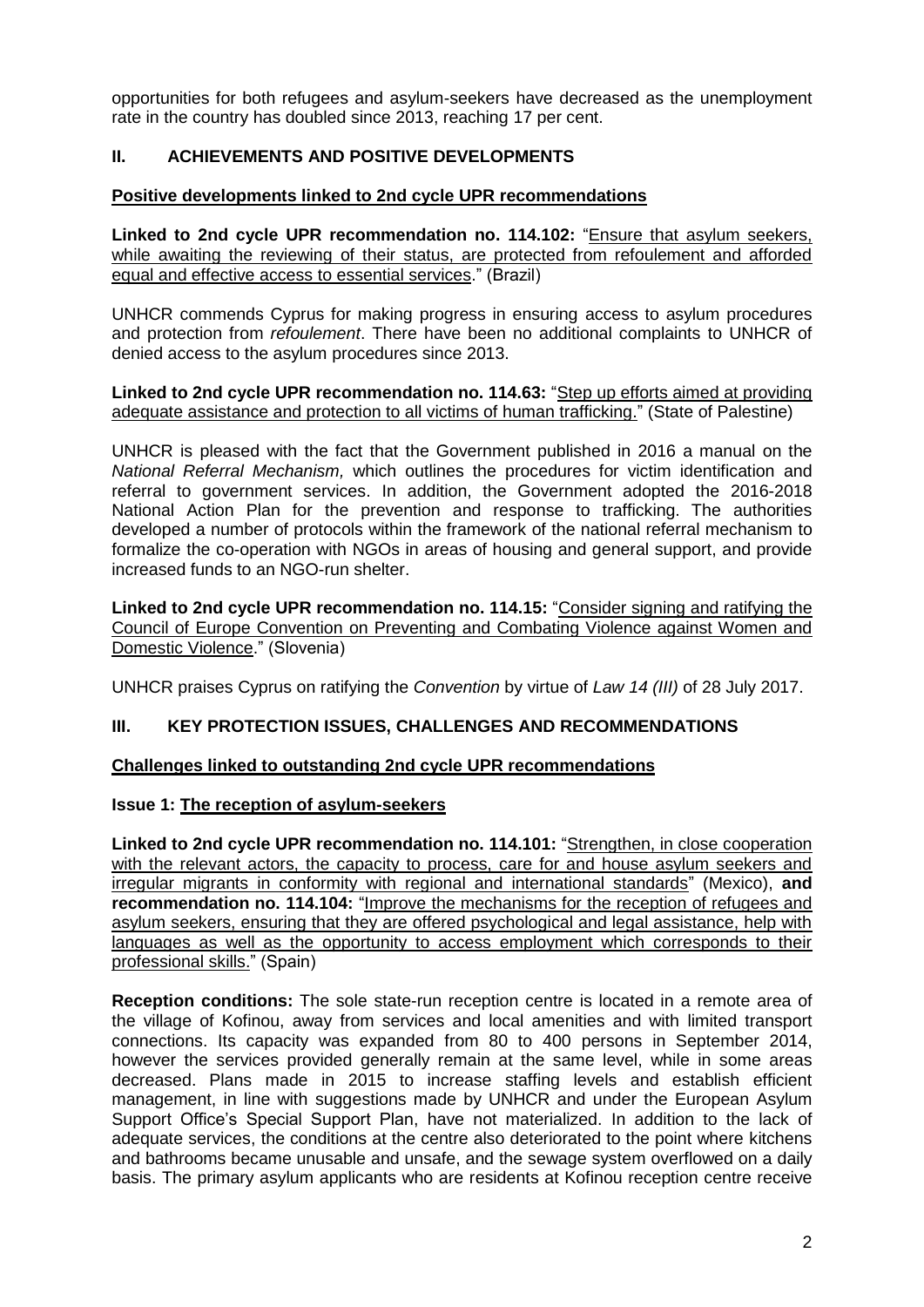a monthly allowance of €40. An additional €10 is allocated for each dependent. Residents are thus unable to meet basic needs, such as access to sanitary/hygiene materials, clothing (especially for school-age children), and school materials, without assistance of donations. The location, layout and infrastructure of Kofinou reception centre are not conducive to effective protection of persons with specific needs and place residents at a heightened risk of sexual and gender based violence. In addition, the reception centre does not offer any social service or psychological counselling that would help asylum-seekers access various services in the country, address their specific needs, and obtain support to facilitate their transition into the community.

The majority of asylum-seekers live outside the collective reception centre, given its limited capacity. They are excluded from the Minimum Guaranteed Income (MGI) national scheme and the social assistance they are offered is less than half of the MGI entitlements, below the national poverty line, and does not ensure a dignified standard of living. The assistance is offered in vouchers which can be redeemed only in a limited number small shops, where the prices are high and the supply of necessary food and non-food items is scarce. The rental allowance does not suffice to secure adequate accommodation, resulting in growing rates of homelessness. The maximum amount of assistance is capped at the amount equivalent for four persons, irrespective of the number of family members.

**Persons with specific needs:** There is no formal procedure in place to identify and assess the specific needs of asylum-seekers. The authorities do not afford any special needs benefits to vulnerable asylum-seekers, including asylum-seekers with disabilities. The Cyprus Council of Ministers extended in March 2017 disability schemes only to refugees with disabilities. In its Concluding Observations to Cyprus, the Committee on the Rights of Persons with Disabilities reaffirmed that all refugees and asylum-seekers, without distinction, should have access to disability-related support schemes and benefits (CRPD/C/CYP/CO/1).

**Access to employment**: Asylum-seekers only have access to employment six months after the submission of an asylum application. Asylum-seekers are permitted to seek employment only in restricted sectors, such as agriculture and animal husbandry. These sectors are typically at the lower end of the pay scale and work is often in remote areas, which requires onsite living with no child care facilities. This hinders the employment of vulnerable persons, persons with families, and single women with children.

**The reception of unaccompanied children:** Unaccompanied children are accommodated in four shelters with a total capacity of 130 persons. The two state-owned shelters have insufficient capacity to house all unaccompanied asylum-seeking children. In 2014, the authorities funded the operation of a NGO-run shelter for boys in Nicosia. Since 2017, a number of unaccompanied girls have been housed in a home for elderly persons in Limassol. The NGO-run shelter offers reception conditions and services that are unavailable at the State-run shelters, such as decent conditions of accommodation, psychosocial services and educational, recreational and cultural activities. Moreover, state-run shelters fails to provide programmes that support individuals' transition into the community upon attaining the age of maturity. No formal best interests determination procedures have been adopted and there are no multi-disciplinary teams in place. Age determination procedures include medical tests that purport a considerable margin of error. The outcomes of age determination procedures can only be contested once the asylum decision is rendered.

## **Recommendations:**

UNHCR recommends that the Government of Cyprus:

(a) Expand existing reception capacity and provide critical services to residents, such as social and psychological counselling, language and vocational training, gender- and age- appropriate activities, and offer increased security, including from sexual and gender based violence;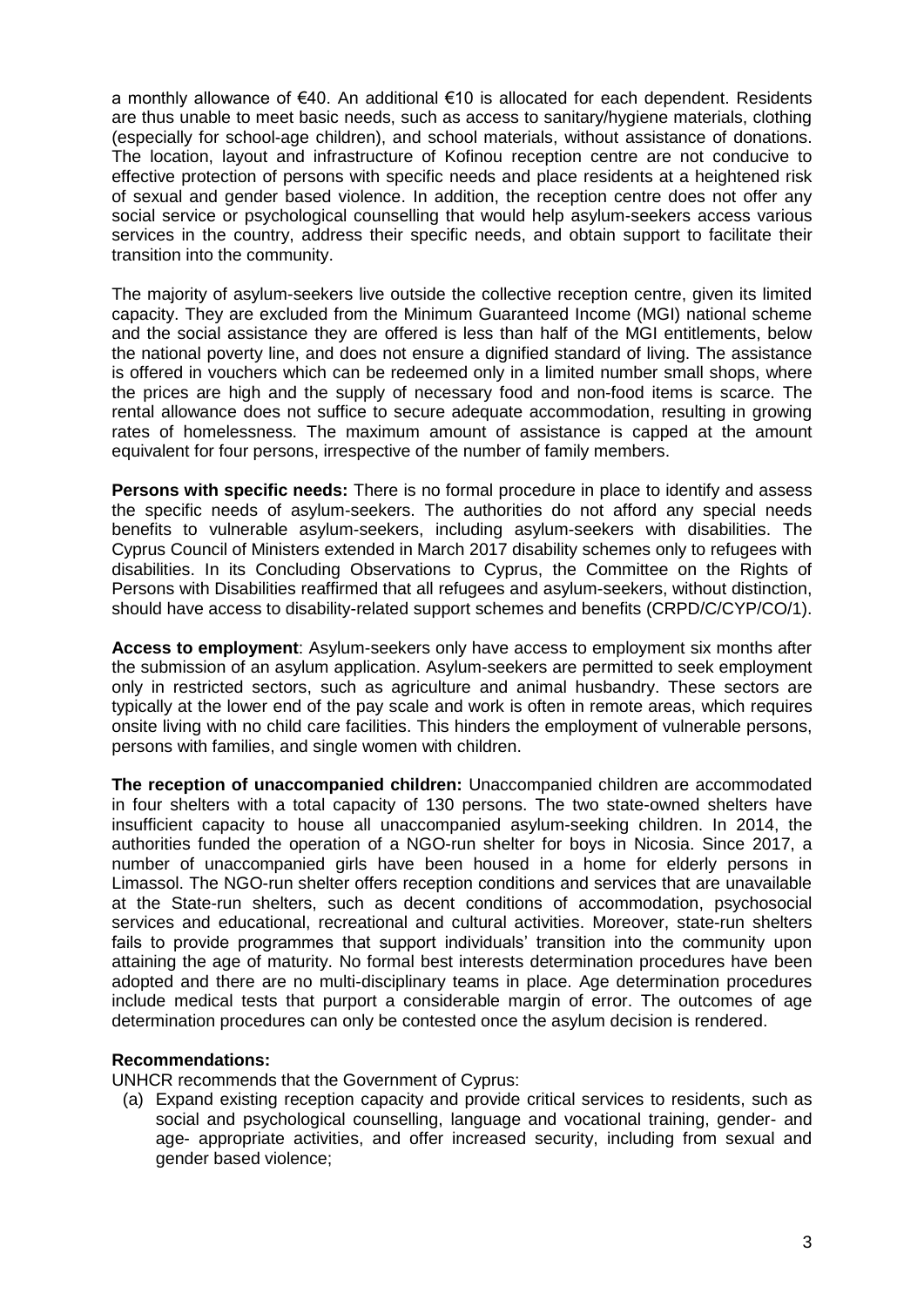- (b) Increase the social assistance allowance payable to asylum-seekers to ensure a dignified standard of living;
- (c) Establish a method for the early and systemic identification of persons with specific needs and permit access to special needs assistance, including special reception conditions and disability allowances;
- (d) Expand access to the employment sectors for asylum-seekers and reduce the period of restricted access to the labour market;
- (e) Ensure that children shelters provide high quality care and services and introduce transitional measures to assist with independent living; and
- (f) Introduce a formal Best Interest Determination Procedure and establish multidisciplinary teams for best interest determinations and age assessments of asylumseeking children.

## **Issue 2: Integration of international protection beneficiaries**

**Linked to 2nd cycle UPR recommendation no. 114.104:** "Improve the mechanisms for the reception of refugees and asylum seekers, ensuring that they are offered psychological and legal assistance, help with languages as well as the opportunity to access employment which corresponds to their professional skills." (Spain)

In the absence of a national integration plan, the protection of beneficiaries of international protection lags behind with regard to family reunification, long-term residency and naturalization. Both regular immigration procedures and refugee legislation prevent beneficiaries of subsidiary protection from enjoying family reunification rights. This has impacted negatively on the great majority of international protection beneficiaries in Cyprus, including Syrians, who are almost exclusively granted subsidiary protection status. Furthermore, the naturalization policy remains largely discretionary and non-transparent. The relevant legislation for Long Term Residence sets out a number of stringent requirements which most international protection beneficiaries struggle to meet given the limitations imposed during their reception: tax and social insurance statements covering the last five years, health insurance coverage, and a Greek language proficiency certificate.

## **Recommendations:**

UNHCR recommends that the Government of Cyprus:

- (a) Adopt a comprehensive integration strategy and plan, and provide comprehensive language and skills development programmes;
- (b) Facilitate family unity by reintroducing a right for beneficiaries of subsidiary protection to apply for family reunification; and
- (c) Relax the requirements for long-term residence status and introduce transparent criteria for naturalization.

# **Issue 3: Reduction of Statelessness**

**Linked to 2nd cycle UPR recommendation no. 114.7:** "Ratify the *International Convention on the Protection of the Rights of All Migrant Workers and Members of Their Families*, the *Convention relating to the Status of Stateless Persons* and the *Convention on the Reduction of Statelessness*." (Uruguay)

Whilst steps have been taken towards accession to the *1954 Convention*, progress has been slow. No legislative initiatives have been taken by Cyprus with respect to the *1961 Convention*. Cypriot legislation lacks a definition of statelessness and a statelessness determination procedure. Currently, children of asylum-seekers or international protection beneficiaries may be at risk of statelessness in Cyprus. Children born in Cyprus may gain nationality by descent if either of their parents is a Cypriot national or entitled to nationality by descent. However, a child cannot obtain nationality by descent if either one of his or her parent's entry or stay in Cyprus was irregular. Asylum-seeking parents who meet the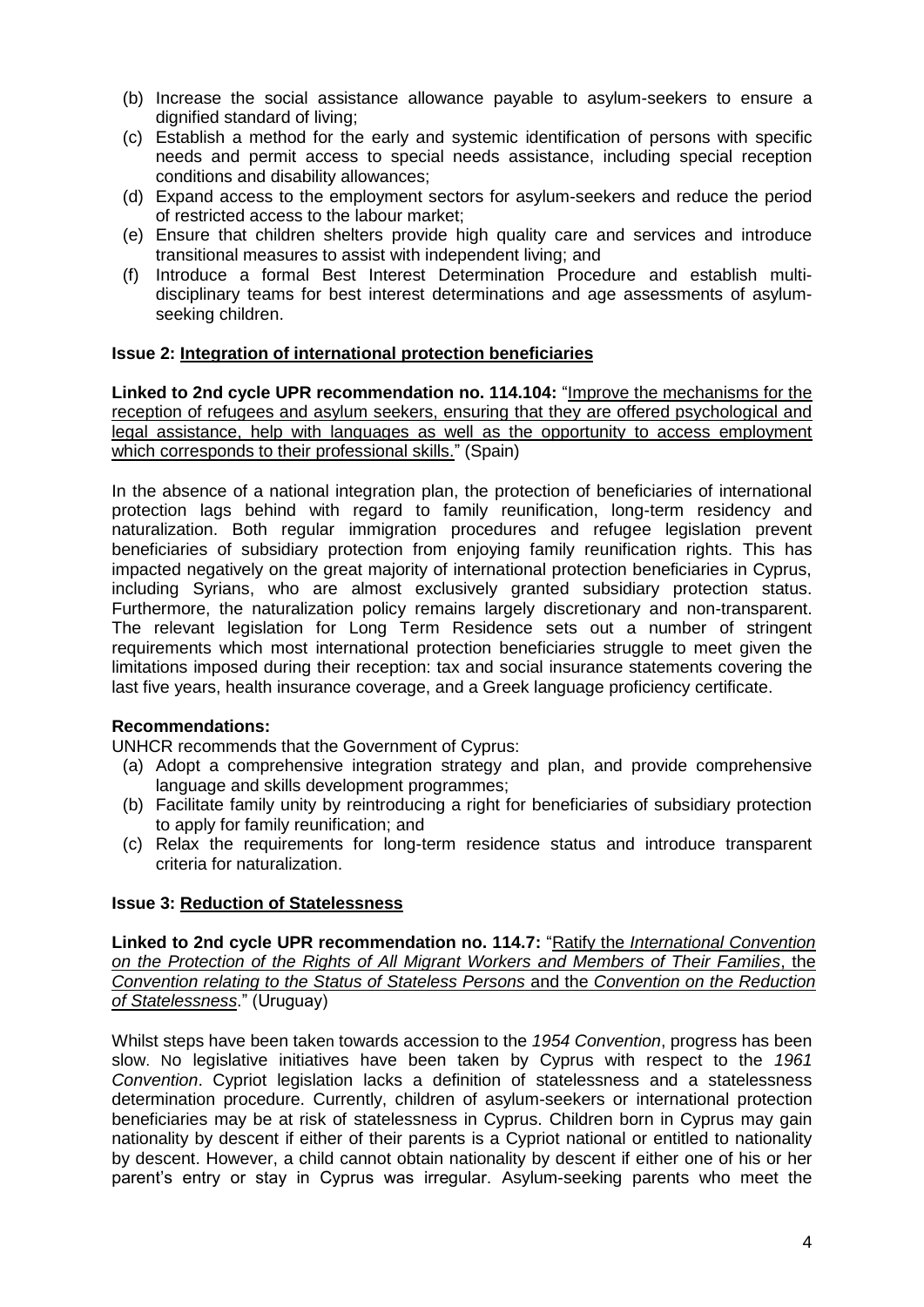residential requirements may make citizenship applications for their children. However, in practice, citizenship is not conferred to stateless asylum-seeking children. On the other hand, children of beneficiaries of international protection may obtain citizenship by default as part of their parents' application. There is, however, no procedure to facilitate Cypriot nationality for children born stateless. In these instances, the child can never obtain Cypriot nationality by descent, even if born stateless, unless the application is approved by the Cyprus Council of Ministers.

## **Recommendations:**

UNHCR recommends that the Government of Cyprus:

- (a) Accede to the *1954 Convention relating to the Status of Stateless persons* and the *1961 Convention on the Reduction of Statelessness*; and
- (b) Develop national legislation and procedures addressing statelessness and ensure the right to nationality for children born to parents who are beneficiaries of international protection, asylum-seekers or statelessness themselves.

## **Additional protection challenges**

## **Issue 4: Refugee Status Determination Procedures**

There are large backlogs of unprocessed asylum applications. There are no formal Standard Operating Procedures or screening methods to determine claims that may be prioritized or accelerated, and no method to identify specific procedural needs. Positively, the law ratifying the UN *Convention against Torture* was amended in 2017 to include a reference to the *Manual on the Effective Investigation and Documentation of Torture and Other Cruel, Inhuman or Degrading Treatment or Punishment* (*Istanbul Protocol*) and the obligation to conduct both physical as well as psychological evaluations. However, its implementation has been difficult due to lack of capacity. The refugee status recognition rates are consistently low for Syrians, Somalis and Iraqis, compared to the EU average. For Syrians, in particular, there is almost automatic resort to subsidiary protection without careful individual assessments for refugee status. Between 2012 and 2017, a total of 7,071 Syrians applied for protection and only 130 Syrians were granted refugee status compared to 4,904 accorded subsidiary protection. Asylum decisions are rarely justified.

There is a growing backlog of cases at the Refugee Reviewing Authority, an almost double increase in 2017 from the previous year. The new Administrative Court established in September 2015 to examine appeals at a judicial level was meant to assume the function of the Refugee Reviewing Authority, but the latter continues to operate as a second-tier independent administrative review body albeit at reduced capacity. Further, the new Court is mainly determining non-asylum cases. This has rendered the asylum appeal system multilevel, unclear, and stagnant.

## **Recommendations:**

UNHCR recommends that the Government of Cyprus:

- (a) Develop transparent Standard Operating Procedures on Refugee Status Determination;
- (b) Introduce a screening method to determine claims that may be prioritized or accelerated, and to identify specific procedural needs;
- (c) Develop the capacity of the medical council to conduct physical as well as psychological evaluations of survivors of torture;
- (d) Introduce an internal quality assurance mechanism to ensure standards in RSD; and
- (e) Institute a deadline for the clearance of the existing caseload of the Refugee Reviewing Authority and its abolishment and develop Regulations for the the effective functioning of the Administrative Court.

**UNHCR, July 2018**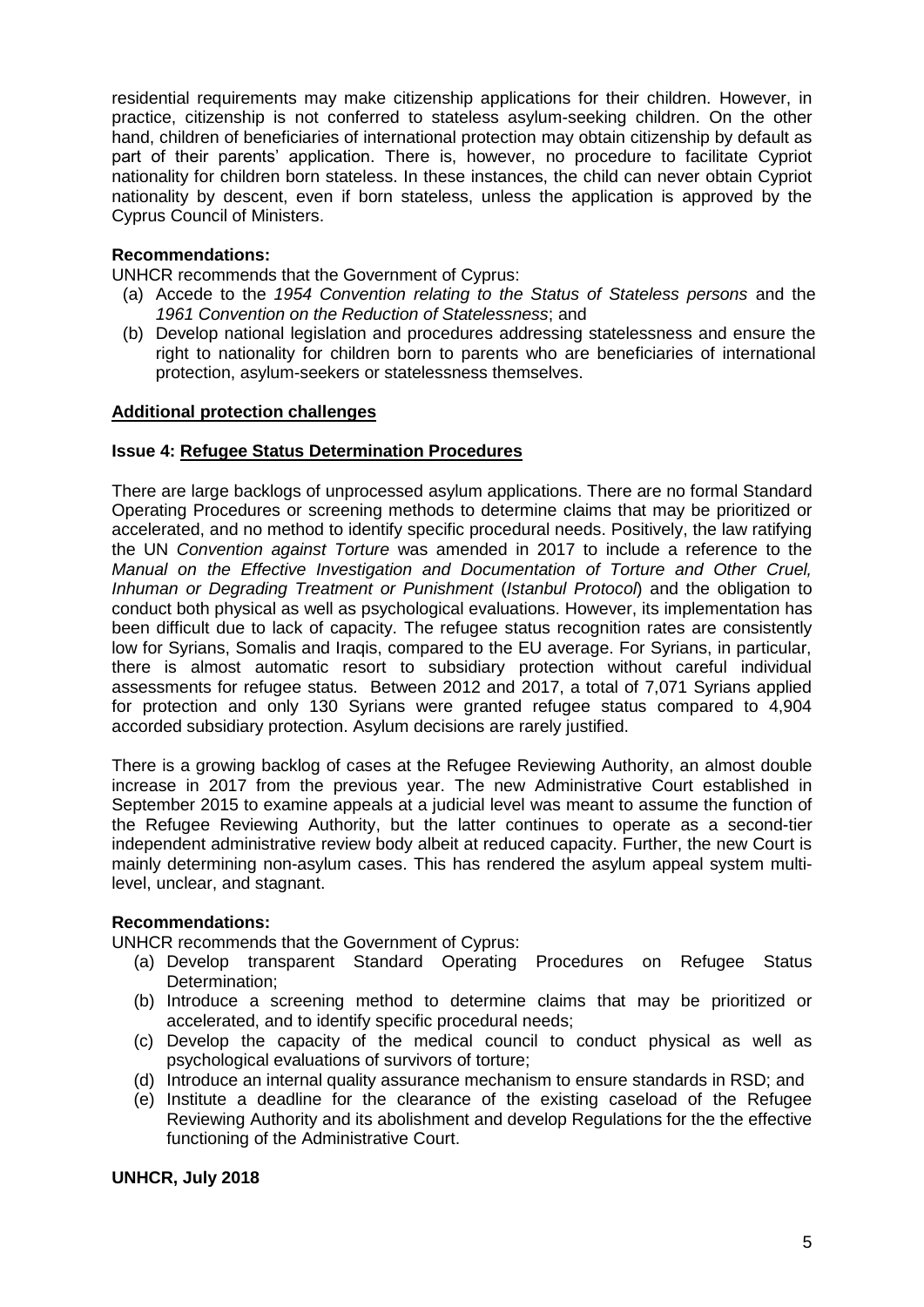# **ANNEX**

## **Excerpts of relevant Recommendations from the 2nd cycle Universal Periodic Review and Concluding Observations from UN Treaty Bodies**

# **CYPRUS**

We would like to bring your attention to the following excerpts from the 2nd cycle UPR recommendations and UN Treaty Monitoring Bodies' Concluding Observations reports relating to issues of interest and persons of concern to UNHCR with regards to CYPRUS.

#### **I. Universal Periodic Review (Second Cycle – 2014)**

| Recommendation <sup>1</sup>                                                                                                                                                                                                                                               | Recommending<br>State/s | Position <sup>2</sup>  |  |  |
|---------------------------------------------------------------------------------------------------------------------------------------------------------------------------------------------------------------------------------------------------------------------------|-------------------------|------------------------|--|--|
| <b>Accession to international instruments</b>                                                                                                                                                                                                                             |                         |                        |  |  |
| 114.7. Ratify the International Convention on the Protection of the Rights<br>of All Migrant Workers and Members of Their Families, the Convention<br>relating to the Status of Stateless Persons and the Convention on the<br><b>Reduction of Statelessness.</b>         | Uruguay                 | Supported <sup>3</sup> |  |  |
| 114.12. Sign and ratify the Convention on the Reduction of Statelessness.                                                                                                                                                                                                 | Hungary                 | Supported              |  |  |
| Discrimination against persons of concern                                                                                                                                                                                                                                 |                         |                        |  |  |
| 114.41. Implement measures to combat racial stereotyping and<br>discriminatory attitudes against migrants, including through awareness-<br>raising campaigns and by enforcement of legislation against racial<br>discrimination in all fields of public life.             | Philippines             | Supported              |  |  |
| 114.42. Strengthen efforts to protect the rights of migrants by combating<br>racial stereotypes and discriminatory attitudes, including through<br>awareness raising campaigns and by enforcing legislation against racial<br>discrimination in all areas of public life. | <b>Brazil</b>           | Supported              |  |  |
| 114.43. Adopt an integrated strategy for the elimination of discrimination<br>on any basis, which deals in particular with racially-motivated attacks<br>against foreigners, persons of African descent and human rights<br>defenders.                                    | Colombia                | Supported              |  |  |
| 114.50. Include a prohibition of discrimination of any kind, including<br>discrimination based on sexual orientation and gender identity, in areas<br>outside employment, in line with international standards.                                                           | Netherlands             | Supported <sup>4</sup> |  |  |
| Immigrant rights                                                                                                                                                                                                                                                          |                         |                        |  |  |
| 114.84. Step up efforts to protect the rights of migrants.                                                                                                                                                                                                                | Philippines             | Supported              |  |  |
| 114.86. Further consolidate measures to promote and protect the rights of<br>migrants, including through monitoring mechanisms and awareness-raising<br>of the public.                                                                                                    | Sri Lanka               | Supported              |  |  |
| 114.87. Initiate an integrated policy for the promotion and protection of the<br>human rights of migrants which takes into account the vulnerable situation                                                                                                               | Colombia                | Supported              |  |  |
|                                                                                                                                                                                                                                                                           |                         |                        |  |  |

<sup>1</sup> All recommendations made to Cyprus during its 2nd cycle UPR can be found in: "Report of the Working Group on the Universal Periodic Review of Cyprus" (04 April 2014), A/HRC/26/14, available at: [http://www.ohchr.org/EN/HRBodies/UPR/Pages/CYindex.aspx.](http://www.ohchr.org/EN/HRBodies/UPR/Pages/CYindex.aspx)

**<sup>2</sup>** Cyprus's views and replies, in English, can be found in: *Addendum* (11 June 2014), A/HRC/26/14/Add.1, available at: [http://www.ohchr.org/EN/HRBodies/UPR/Pages/CYindex.aspx.](http://www.ohchr.org/EN/HRBodies/UPR/Pages/CYindex.aspx)

<sup>3</sup> *Addendum***:** "The ratification process of the 1954 Convention relating to the Status of Stateless Persons is at the final stages, awaiting approval by Parliament."

<sup>4</sup> *Addendum*: "*a Bill amending the Criminal Code so as to criminalize public incitement of discriminatory, hateful or violent acts against persons because of their sexual orientation or identity, is pending before Parliament*."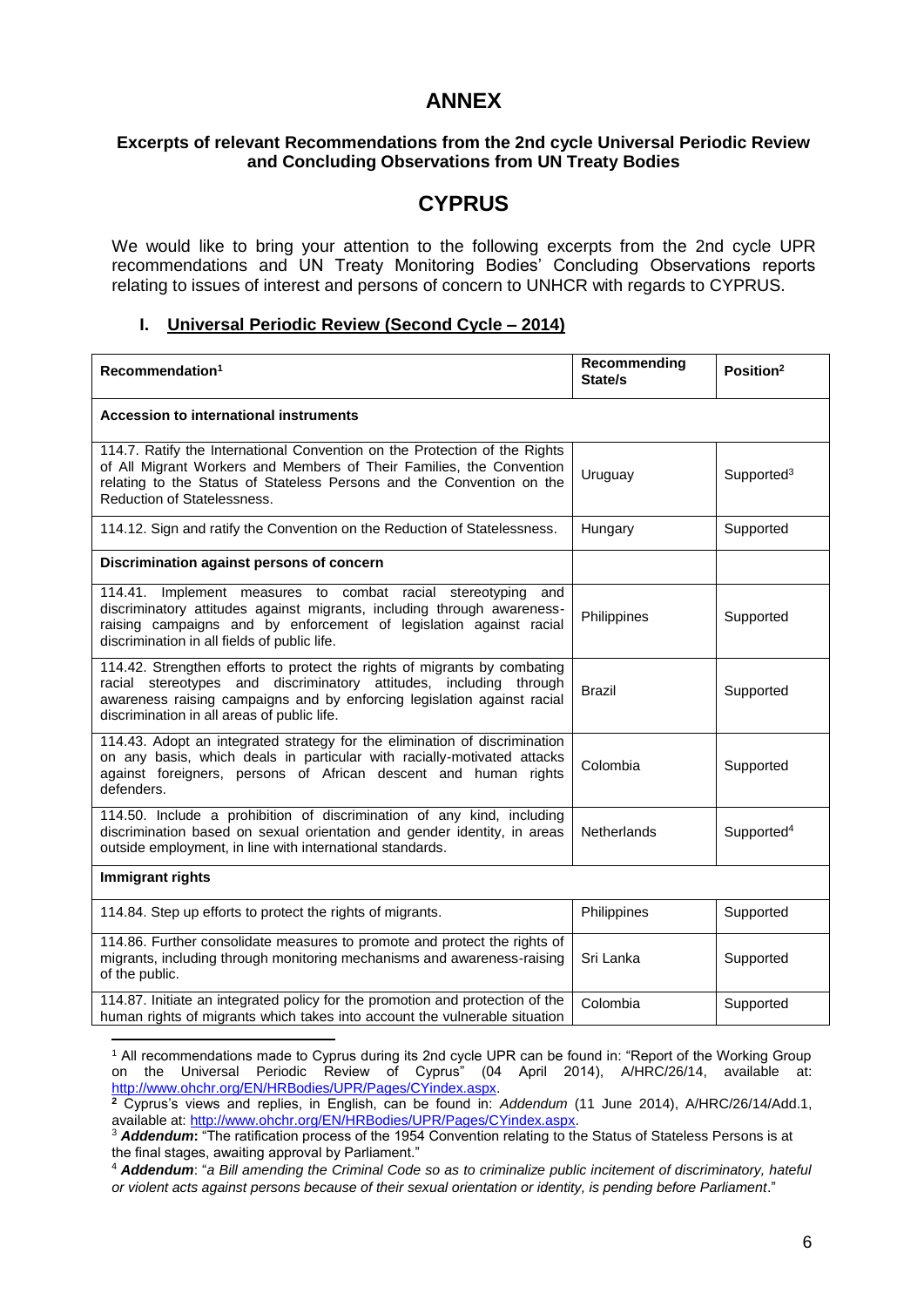| of foreign domestic workers.                                                                                                                                                                                                                                                      |                                                            |                                            |
|-----------------------------------------------------------------------------------------------------------------------------------------------------------------------------------------------------------------------------------------------------------------------------------|------------------------------------------------------------|--------------------------------------------|
| 114.88. Continuing strengthening its migration policies in the most effective<br>manner in order to address prejudice, racism, racial discrimination,<br>xenophobia and other forms of intolerance.                                                                               | Venezuela<br>(Bolivarian Republic<br>of)                   | Supported                                  |
| 114.89. Ensure respect for European and international conventions for the<br>protection of human rights within the framework of treatment of migrants<br>who are affected by the deportation decisions.                                                                           | France                                                     | Supported                                  |
| 114.90. Consider applying alternative measures to the detention of<br>unaccompanied migrant children.                                                                                                                                                                             | Egypt                                                      | Supported                                  |
| 114.98. Conceive measures to address the phenomenon of the reported<br>increase in labour exploitation, such as by alerting migrant workers,<br>informing migrant workers about their legal rights, and give training to<br>professionals in contact with potential victims.      | Sweden                                                     | Noted <sup>5</sup>                         |
| 114.99. Take concrete measures to improve the access of irregular<br>migrants to acceptable housing.                                                                                                                                                                              | Denmark                                                    | Noted <sup>6</sup>                         |
| 114.100. Adopt measures that will enable migrants and their children,<br>including irregular migrants, to access social services other than public<br>health care and school education.                                                                                           | Philippines                                                | Supported<br>in.<br>principle <sup>7</sup> |
| Asylum seekers                                                                                                                                                                                                                                                                    |                                                            |                                            |
| 114.101. Strengthen, in close cooperation with the relevant actors, the<br>capacity to process, care for and house asylum seekers and irregular<br>migrants in conformity with regional and international standards.                                                              | Mexico                                                     | Noted <sup>8</sup>                         |
| 114.102. Ensure that asylum seekers, while awaiting the reviewing of their<br>status, are protected from refoulement and afforded equal and effective<br>access to essential services.                                                                                            | <b>Brazil</b>                                              | Supported                                  |
| 114.103. Ensure that asylum seekers have free legal aid throughout the<br>asylum procedure.                                                                                                                                                                                       | Djibouti                                                   | Supported                                  |
| 114.104. Improve the mechanisms for the reception of refugees and<br>asylum seekers, ensuring that they are offered psychological and legal<br>assistance, help with languages as well as the opportunity to access<br>employment which corresponds to their professional skills. | Spain                                                      | Supported                                  |
| <b>IDPs</b>                                                                                                                                                                                                                                                                       |                                                            |                                            |
| 114.105. Adopt the measures necessary to guarantee that the children of<br>internally displaced persons enjoy the same legal status as their parents,<br>regardless of the sex of their parents.                                                                                  | Mexico                                                     | Supported                                  |
| <b>Detention centres</b>                                                                                                                                                                                                                                                          |                                                            |                                            |
| 114.52. Develop and employ measures to respect the rights of prisoners,<br>including reviewing the potential for alternative measures for offenders,<br>and detention conditions.                                                                                                 | United Kingdom of<br>Great Britain and<br>Northern Ireland | Supported                                  |
| 114.53. Address concerns over migrant detention centre conditions,<br>including by guaranteeing the right to obtain speedy judicial review of the<br>lawfulness of any detention and to be released if detention is determined<br>unlawful.                                       | United States of<br>America                                | Supported                                  |
| <b>Victims of trafficking</b>                                                                                                                                                                                                                                                     |                                                            |                                            |
| 114.64. Provide adequate resources to fully implement its national plan<br>against human trafficking, taking particular attention to curbing trafficking of<br>women and girls.                                                                                                   | Philippines                                                | Supported                                  |

<sup>&</sup>lt;sup>5</sup> Addendum: "There is no evidence suggesting increase in labour exploitation."

1

<sup>6</sup> *Addendum***:** "An acceptable framework for the protection of irregular migrants is already in place."

<sup>7</sup> *Addendum***:** "Cyprus accepts in principle [this] recommendation."

<sup>&</sup>lt;sup>8</sup> Addendum: "Cyprus accepts in part [this] recommendation."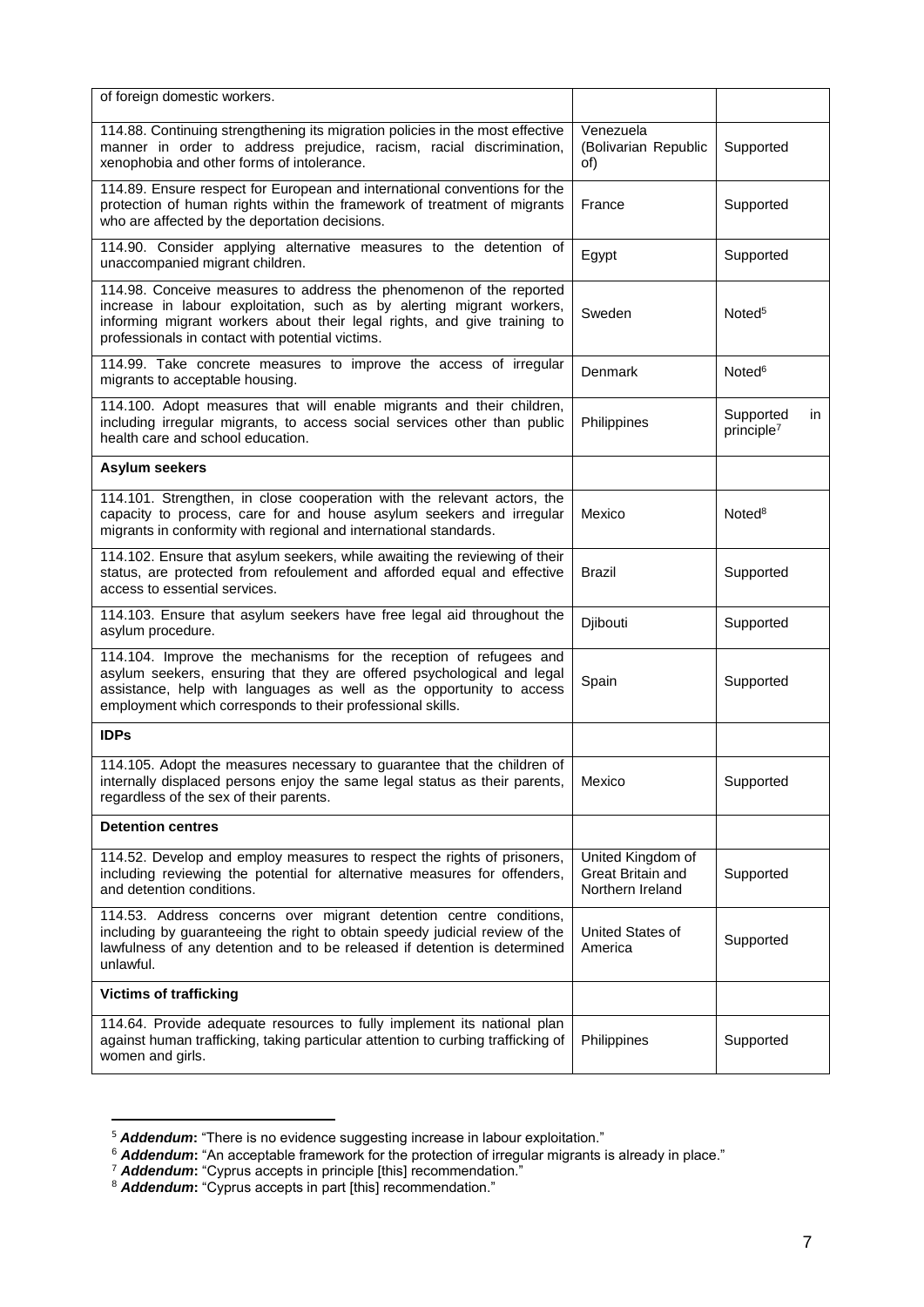| 114.65. Continue implementing training programmes of public officers<br>within the framework of the revised National Action Plan against Trafficking<br>of Human Beings.                                                             | <b>State of Palestine</b>   | Supported                             |
|--------------------------------------------------------------------------------------------------------------------------------------------------------------------------------------------------------------------------------------|-----------------------------|---------------------------------------|
| 114.66. Step up its efforts in bringing to justice perpetrators of trafficking of<br>women and sexual exploitation, as well as ensuring appropriate and timely<br>compensation for victims.                                          | Thailand                    | Supported                             |
| 114.67. As a source and destination country for men and women who are<br>subjected to forced labour and sex trafficking, improve efforts to prosecute,<br>convict and sentence trafficking offenders.                                | Sweden                      | Supported<br>in.<br>part <sup>9</sup> |
| 114.68. Adopt more effective anti-trafficking measures and further evaluate<br>measures already in use to limit human exploitation, including efforts to<br>protect victims and to prosecute offenders of human trafficking.         | Denmark                     | Supported                             |
| 114.69. Strengthen trafficking victim protection services by creating and<br>publicizing a victim hotline and training immigration officials so trafficking<br>victims are adequately informed of their rights.                      | United States of<br>America | Supported                             |
| 114.70. Continue advancing the protection of workers from third countries<br>in Cyprus, including all victims of trafficking and exploitation in the legal aid<br>programme and ensuring the provision of adequate funding for this. | Spain                       | Supported                             |
| <b>Access to health</b>                                                                                                                                                                                                              |                             |                                       |
| 114.83. Improve access to education and health for minorities and ensure<br>non-discrimination in access to employment and accommodation for<br>migrants.                                                                            | Paraguay                    | Supported                             |

# **II. Treaty Bodies**

## **Optional Protocol to the Convention on the Rights of the Child on the involvement of children in armed conflict**

## Concluding Observations, (13 October 2017), [CRC/C/OPAC/CYP/CO/1](http://tbinternet.ohchr.org/_layouts/treatybodyexternal/Download.aspx?symbolno=CRC/C/OPAC/CYP/CO/1&Lang=En)

## **Training**

11. The Committee takes note of the State party's plans for training on the Optional Protocol for police officers, immigration officials, asylum officers, judges and army officers, but notes with concern the lack of any specific training on children's rights and the provisions of the Optional Protocol, including for military and law enforcement personnel, to date.

12. **The Committee recommends that training on the Optional Protocol be systematically included in the training of all relevant professional groups, in particular the armed forces, members of international peacekeeping forces, law enforcement and immigration officers, asylum officers, prosecutors, lawyers, judges, social workers, medical professionals, teachers, media professionals and local and district officials.**

## **Recruitment Data**

**.** 

13. The Committee is concerned about:

- (a) The fact that data related to children under the age of 18 recruited into the national armed forces are not made public;
- (b) The lack of data regarding asylum-seeking, refugee and migrant children in the State party who may have been recruited or used in hostilities abroad.

<sup>&</sup>lt;sup>9</sup> **Addendum:** "Cyprus does not accept the allegations contained in the first part of this recommendation. Cyprus abides by the relevant international instruments based on which it has introduced or is in the process of introducing further measures, mechanisms and laws to enhance protection against trafficking."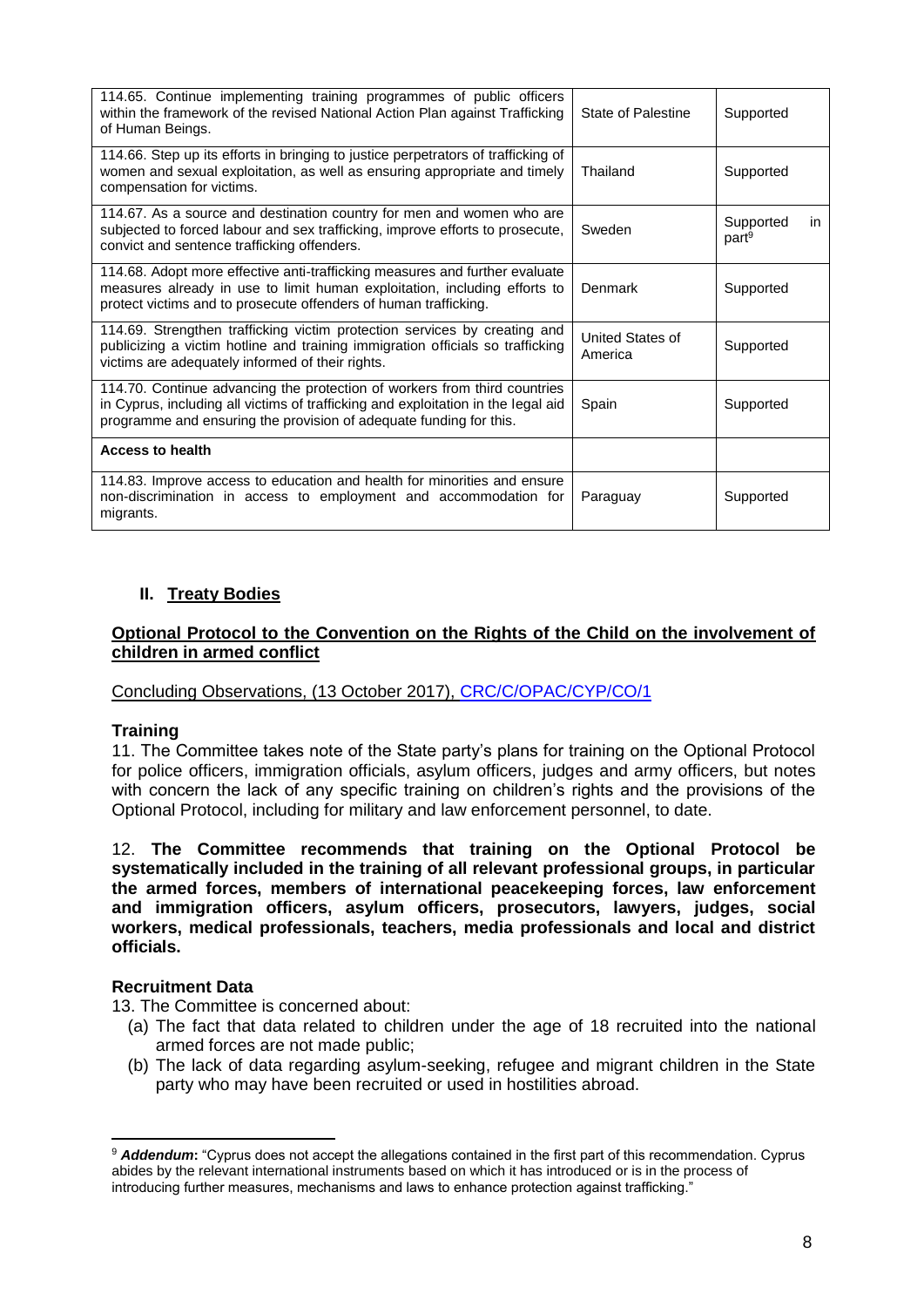### 14. **The Committee recommends that the State party:**

- (a) **Systematically collect and publish disaggregated data on the number of children under 18 recruited, both voluntarily and compulsorily, into the national armed forces;**
- (b) **Establish a mechanism for the comprehensive collection of data, disaggregated by sex, age, nationality and ethnic origin, on asylum-seeking, refugee, migrant and unaccompanied children entering the State party who may have been recruited or used in hostilities abroad.**

#### **Measures adopted to protect the rights of migrant, asylum-seeking and refugee children**

29. The Committee takes note of the assistance that refugee and unaccompanied children are entitled to in the State party, but is concerned at the lack of adequate assistance provided for all children who may have been recruited and/or used in hostilities abroad. The Committee is concerned at the lack of an early detection mechanism of such cases, as well as inadequate training and guidelines for State personnel coming into contact with such children; reported delays at all stages of the registration and asylum process; and inadequate State party support for specialized treatment programmes for the social reintegration and rehabilitation of such children.

30. **Drawing the State party's attention to its obligations under article 7 of the Optional Protocol, the Committee urges it to ensure appropriate and prompt assistance and support to migrant, refugee and asylum-seeking children, who may have been recruited and/or used in hostilities, and ensure their full protection in line with international standards. In that regard the Committee urges the State party to:** 

- (a) **Establish a mechanism for early detection of all migrant, asylum-seeking and refugee children who are at risk or have been recruited and/or used in hostilities, and take all necessary measures to ensure its effective functioning;**
- (b) **Develop guidelines and specialized training for Government personnel working with all migrant, asylum-seeking and refugee children on the identification, rights and appropriate treatment of children who are at risk or have been recruited and/or used in hostilities, and ensure their implementation;**
- (c) **Develop specialized services to ensure that children who may have been involved in armed conflict are provided with appropriate assistance for their physical and psychological recovery and their social reintegration;**
- (d) **Where necessary, ensure translators are present during all stages of the registration and asylum process, including medical examinations;**
- (e) **Ensure prompt decisions and actions at all stages of the registration and asylum process.**

#### 31. **The Committee also recommends that the State party take into account its general comment No. 6 (2005) on the treatment of unaccompanied and separated children outside their country of origin.**

32. The Committee notes that children who are considered victims of trafficking under the State party's law on trafficking in persons (60 (I)/2014) are guaranteed non-refoulement. However, the Committee is concerned that the State party does not explicitly guarantee nonrefoulement for all children in migrant situations, including those outside the formal asylum process, on the basis that they may have been, or are at risk of being, recruited for and/or used in hostilities.

33. **The Committee urges the State party to ensure full respect for the fundamental principle of non-refoulement in all circumstances, particularly those involving children who have been or are at risk of being recruited for and/or used in hostilities.**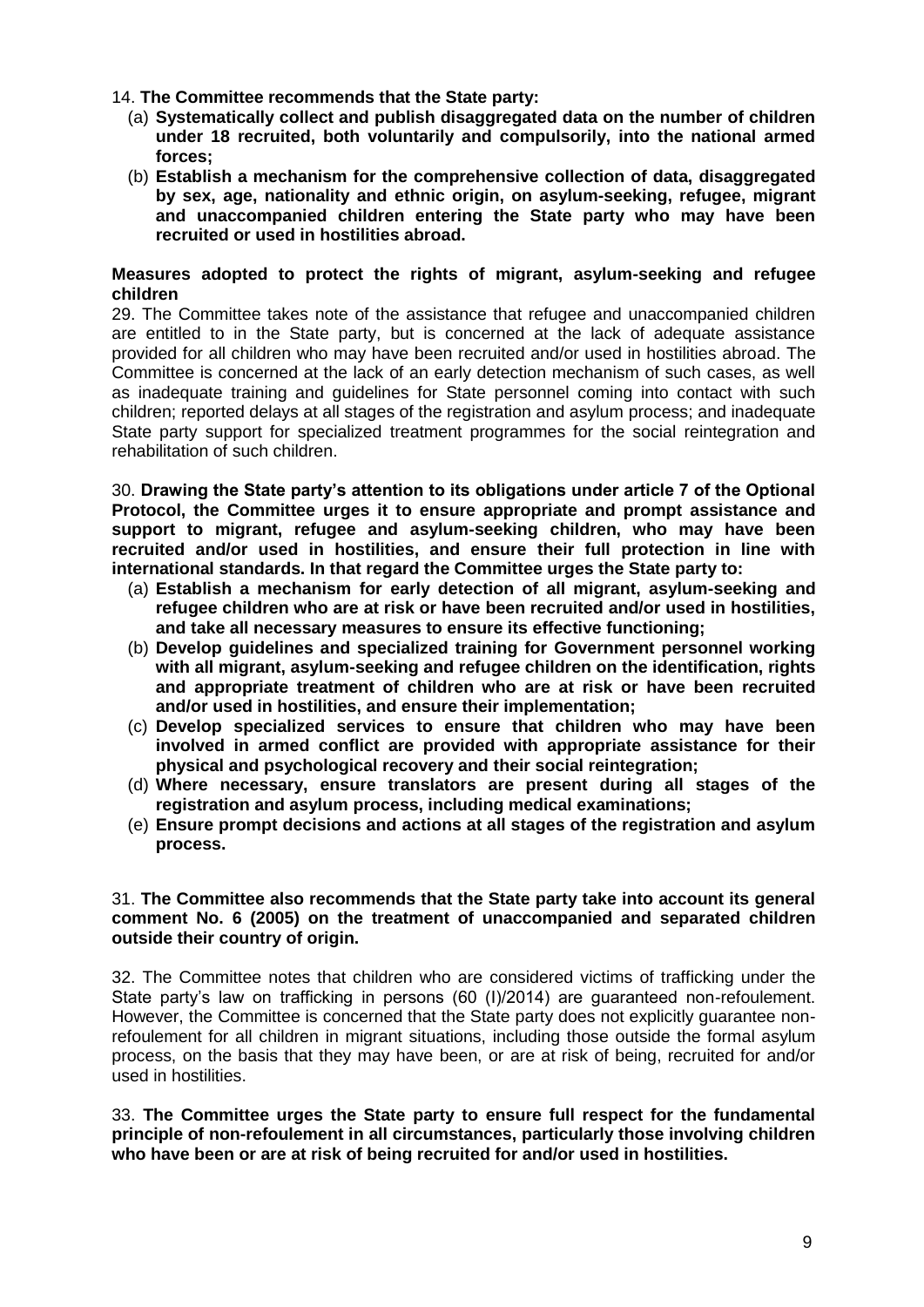## **Committee on the Elimination of Racial Discrimination**

### Concluding Observations, (02 June 2017), [CERD/C/CYP/CO/23-24](http://tbinternet.ohchr.org/_layouts/treatybodyexternal/Download.aspx?symbolno=CERD/C/CYP/CO/23-24&Lang=En)

#### **Situation of asylum seekers**

20. The Committee is concerned at the situation of asylum seekers in the State Party, including:

- (a) Limited reception facilities and insufficient access to services for the large numbers of asylum seekers accommodated in the Kofinou Reception Centre;
- (b) Limited range of employment opportunities for asylum seekers, who are mostly limited to employment in the fields of agriculture, livestock and fisheries, and negative impact on ability of asylum seekers to access benefits or assistance if categorized as "willfully employed", regardless of individual circumstances;
- (c) Insufficient amount of the social assistance benefit paid to asylum seekers (less than half of the amount paid to citizens) (art.5).

21. **The Committee, recalling its General Recommendation No. 30 on Discrimination Against Non-Citizens recommends to the State party:** 

- (a) **Expand existing reception facilities and ensure that all asylum seekers have access to important services, such as medical care, housing and transportation from the remote Kofinou Reception Centre**
- (b) **Ensure equal employment opportunities for asylum seekers including by permitting employment in a wider range of sectors, and provide asylum seekers with access to social assistance programmes, taking into account individual circumstances**
- (c) **Ensure the same social assistance benefits to asylum seekers as to citizens, without discrimination.**

#### **Ratification of other instruments**

28. **Bearing in mind the indivisibility of human rights, the Committee encourages the State party to consider ratifying those international instruments that it has not yet ratified, in particular treaties with provisions that have direct relevance to communities that may be subjected to racial discrimination, including International Convention on the Protection of the Rights of All Migrant Workers and Members of their Families, the ILO Convention No. 189 concerning Decent Work for Domestic Workers, the 1954 Convention relating to the Status of Stateless Persons, and the 1961 Convention on the Reduction of Statelessness.**

## **Committee on the Rights of Persons with Disabilities**

Concluding Observations, (08 May 2017), [CRPD/C/CYP/CO/1](http://tbinternet.ohchr.org/_layouts/treatybodyexternal/Download.aspx?symbolno=CRPD/C/CYP/CO/1&Lang=En)

15. The Committee is deeply concerned about the precarious situation of refugees and asylum-seeking persons with disabilities in the State party and also notes with concern that the refugee status determination procedures are not accessible. While noting the indication of the State party delegation that refugees with disabilities are entitled to the same disability support schemes and benefits — including wheelchairs, care and information — as Cypriot citizens with disabilities, the Committee notes with concern that equal access to these support schemes and benefits is not available for all refugees and asylum seekers. The Committee furthermore notes with concern that, in the Refugees Law, refugees with disabilities are referred to as "persons with special needs", a subcategory of "vulnerable persons", which constitutes an approach that may hamper the application of a human rightsbased approach.

## 16. **The Committee recommends that the State party:**

- (a) **Ensure the accessibility of all refugee status determination procedures;**
- (b) **Ensure an adequate standard of living, including access to disability support**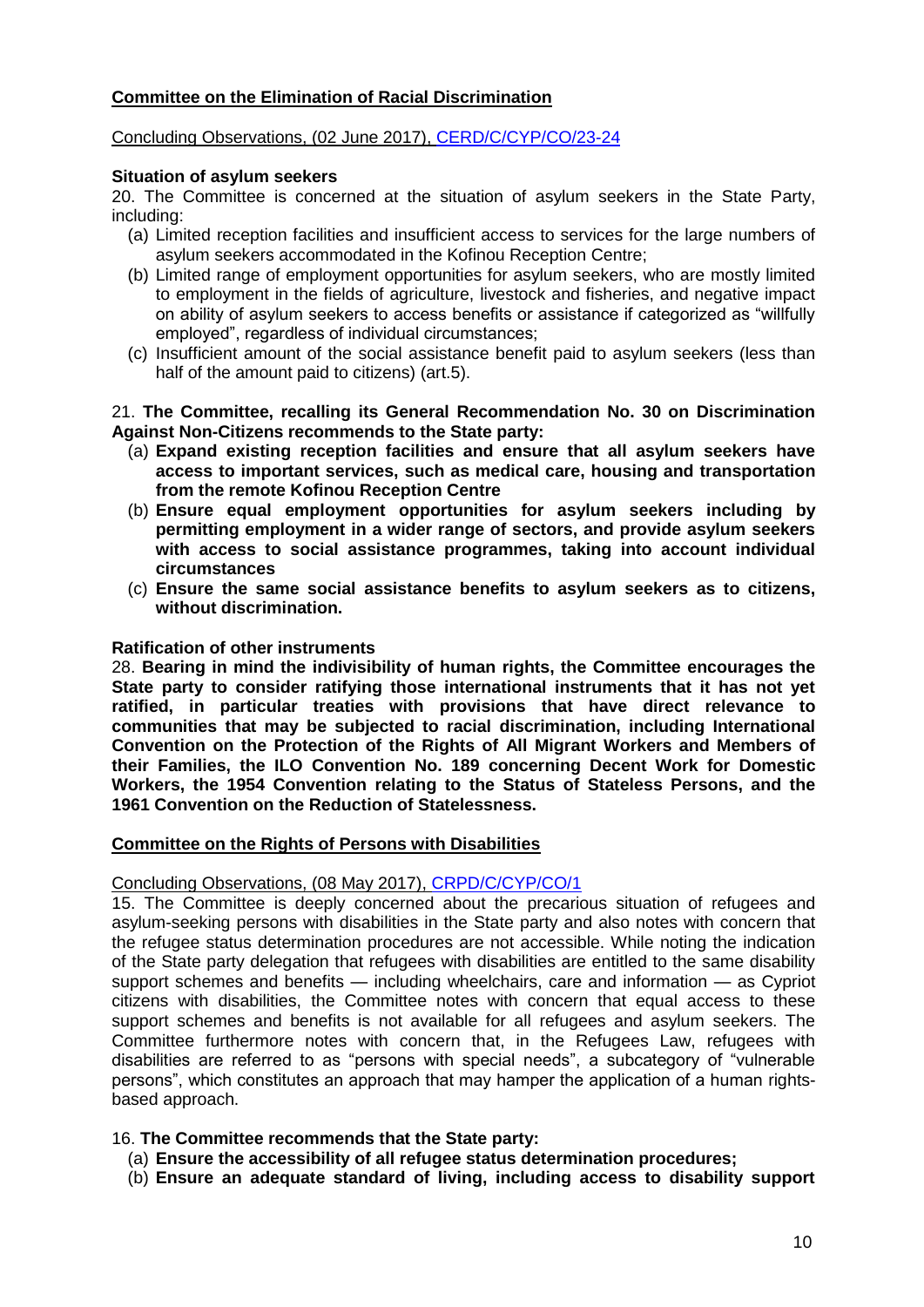**schemes and allowances in law and in practice for all non-nationals with disabilities residing in the State party on an equal basis with Cypriot citizens;**

- (c) **Incorporate disability, and a human-rights-based approach to disability, in the Refugees Law and all other relevant refugee and asylum legislation, policies and programmes;**
- (d) **Ratify the 1954 Convention relating to the Status of Stateless Persons and the 1961 Convention on the Reduction of Statelessness, and endorse the 2016 Charter on Inclusion of Persons with Disabilities in Humanitarian Action.**

#### **Committee on Economic, Social and Cultural Rights**

Concluding Observations, (28 October 2016), [E/C/12/CYP/CO/6](http://tbinternet.ohchr.org/_layouts/treatybodyexternal/Download.aspx?symbolno=E/C.12/CYP/CO/6&Lang=En)

#### **Legal aid**

9. The Committee is concerned that, despite the measures taken by the State party, disadvantaged and marginalized individuals and groups still find it difficult to claim their economic, social and cultural rights owing to the limited access to free legal aid. It notes the lack of detailed information on legal aid programmes in the State party, including the number of beneficiaries of, and the budget allocated to, those programmes.

#### 10. **The Committee recommends that the State party step up its efforts to provide free legal aid to persons who need it, particularly women, persons with disabilities, migrant workers and asylum seekers, and to ensure that the coverage, eligibility and services provided are adequate.**

#### **Non-discrimination**

13. The Committee is concerned at the persistent discrimination against non-European Union migrants (third country migrants), Turkish Cypriots and members of ethnic minorities, especially Roma. While noting the legal and institutional measures taken by the State party to combat discrimination, the Committee is concerned at the remaining discriminatory provisions in existing legislation, such as section 5 of the Equal Treatment in Employment and Occupation Law of 2004, which does not cover discrimination based on nationality, the legal protection gap regarding multiple discrimination or the limited scope of antidiscrimination jurisprudence, reportedly owing to the lack of awareness of the antidiscrimination laws (arts. 2 (2) and 3).

14. **The Committee recommends that the State party further strengthen its antidiscrimination legislative framework, including by reviewing the existing antidiscrimination laws. In this context, the Committee urges the State party to review the existing legislation with a view to removing all discriminatory provisions. The Committee recommends that the State party adopt a comprehensive antidiscrimination law that prohibits all direct, indirect and multiple forms of discrimination on any grounds and that provides for effective remedies for victims of discrimination, including within judicial and administrative proceedings. It also recommends that the State party intensify its efforts to raise awareness of the antidiscrimination legal framework among the public, particularly rights holders and judicial and law enforcement officials. In this regard, it draws the State party's attention to its general comment No. 20 (2009) on non-discrimination in economic, social and cultural rights.**

#### **Asylum seekers**

15. While noting the efforts made by the State party to improve the situation of asylum seekers, the Committee is concerned at:

(a) The inadequate conditions of, and services provided at, the reception centres for asylum seekers, particularly for women and children, and the use of the emergency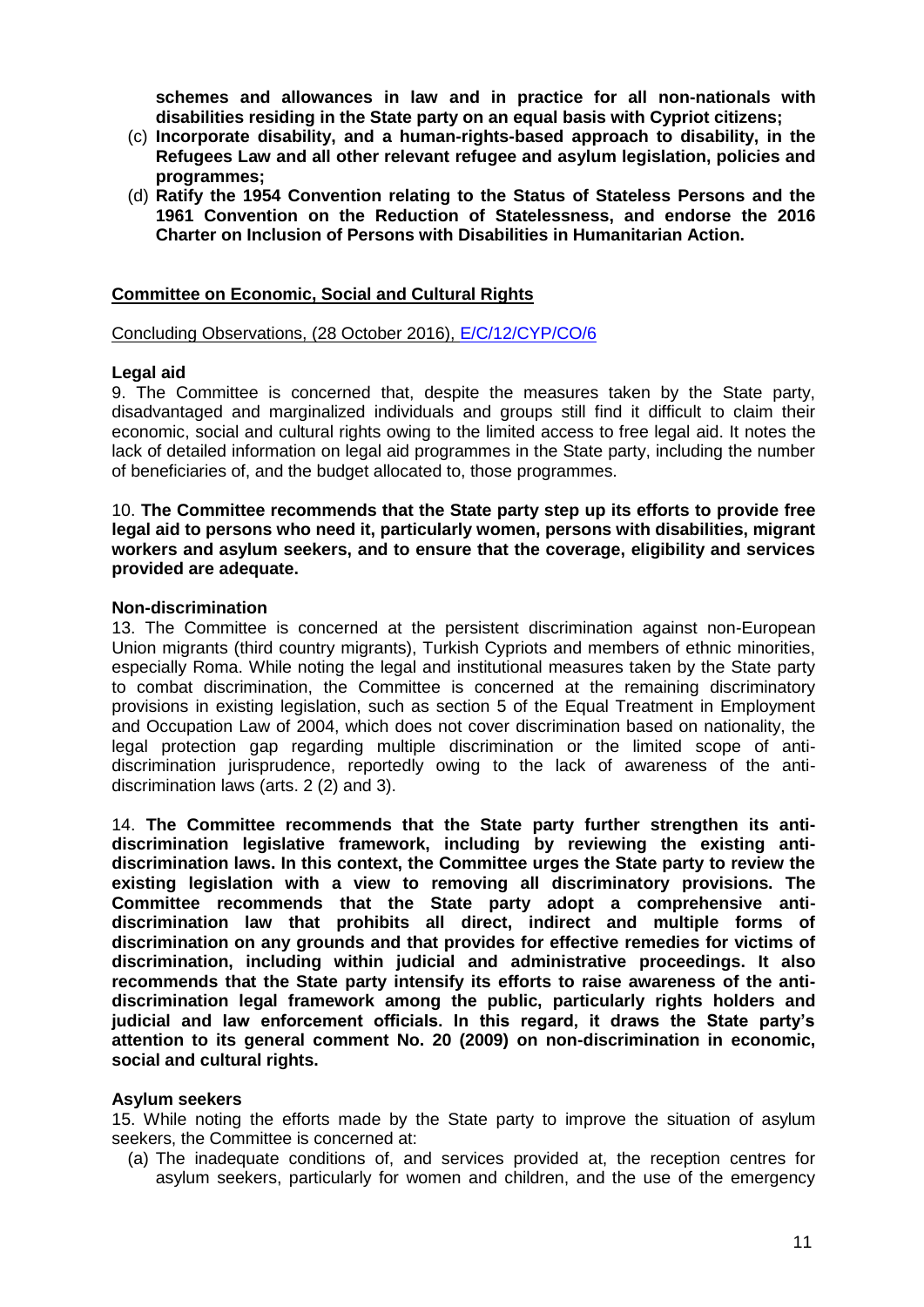facility for an extended period;

- (b) The insufficient amount of the social assistance benefits provided to asylum seekers, which is less than half of the guaranteed minimum income;
- (c) The very limited range of employment opportunities for asylum seekers, which are mostly offered in remote areas without adequate transport or accommodation provided;
- (d) The new detention policy concerning asylum seekers, which allows for the detention of asylum seekers who have a judicial recourse pending before the Supreme Court and does not provide for the release of asylum seekers who are under deportation orders and subsequently apply for asylum during detention (arts. 2 (2), 3, 6 and 11).

#### 16. **The Committee recommends that the State party continue its efforts to:**

- (a) **Expand the reception capacity of the existing reception centre in Kofinou and consider creating additional capacity elsewhere, and ensure that the emergency facility is used only for its initial purpose;**
- (b) **Improve the services provided to asylum seekers at the reception centre, including health-care services, social and psychological counselling and language and vocational training, and make transportation to asylum seekers' workplaces available;**
- (c) **Ensure that all the specific needs of women, children and persons with disabilities are fully recognized in the policies and programmes concerning asylum seekers;**
- (d) **Increase the amount of the social assistance benefits provided to asylum seekers to the level of the guaranteed minimum income to ensure an adequate standard of living;**
- (e) **Expand the range of jobs and employment opportunities that asylum seekers can access;**
- (f) **Review its asylum detention policy with a view to limiting the detention of asylum seekers only to situations in which it is absolutely necessary and shortening the time that rejected asylum seekers spend in detention to an indispensable minimum, and apply, as a rule, measures and alternatives to detention.**

## **Migrant workers**

27. The Committee reiterates its concern that non-European Union migrants continue to experience labour exploitation and social isolation, especially those working in the farming and agricultural sector. It is concerned at the precarious situation of domestic workers, the majority of whom are non-European Union migrant women, and at the absence of labour inspections to monitor their working conditions. The Committee regrets the State party's intention not to regularize the situation of undocumented migrant workers and the lack of information on their situation in the State party (arts. 2 (2), 6 and 7).

## 28. **The Committee recommends that the State party:**

- (a) **Ensure that the terms of employment and working conditions of migrant workers are adequately and regularly regulated and inspected;**
- (b) **Ensure that the Equal Treatment of Men and Women in Employment and Vocational Training (Amendment) Law of 2002 and the Safety and Health at Work (Amendment) Law of 2011 are applied to domestic work;**
- (c) **Expedite the adoption of the national action plan on the integration of migrants legally residing in Cyprus, originally envisaged for 2014-2016, and fully implement it once it has been adopted;**
- (d) **Reconsider its position on the regularization of undocumented migrants and provide, in its next periodic report, information on the situation of undocumented migrants and on the measures taken to protect their economic, social and cultural rights.**

**Trafficking in human beings**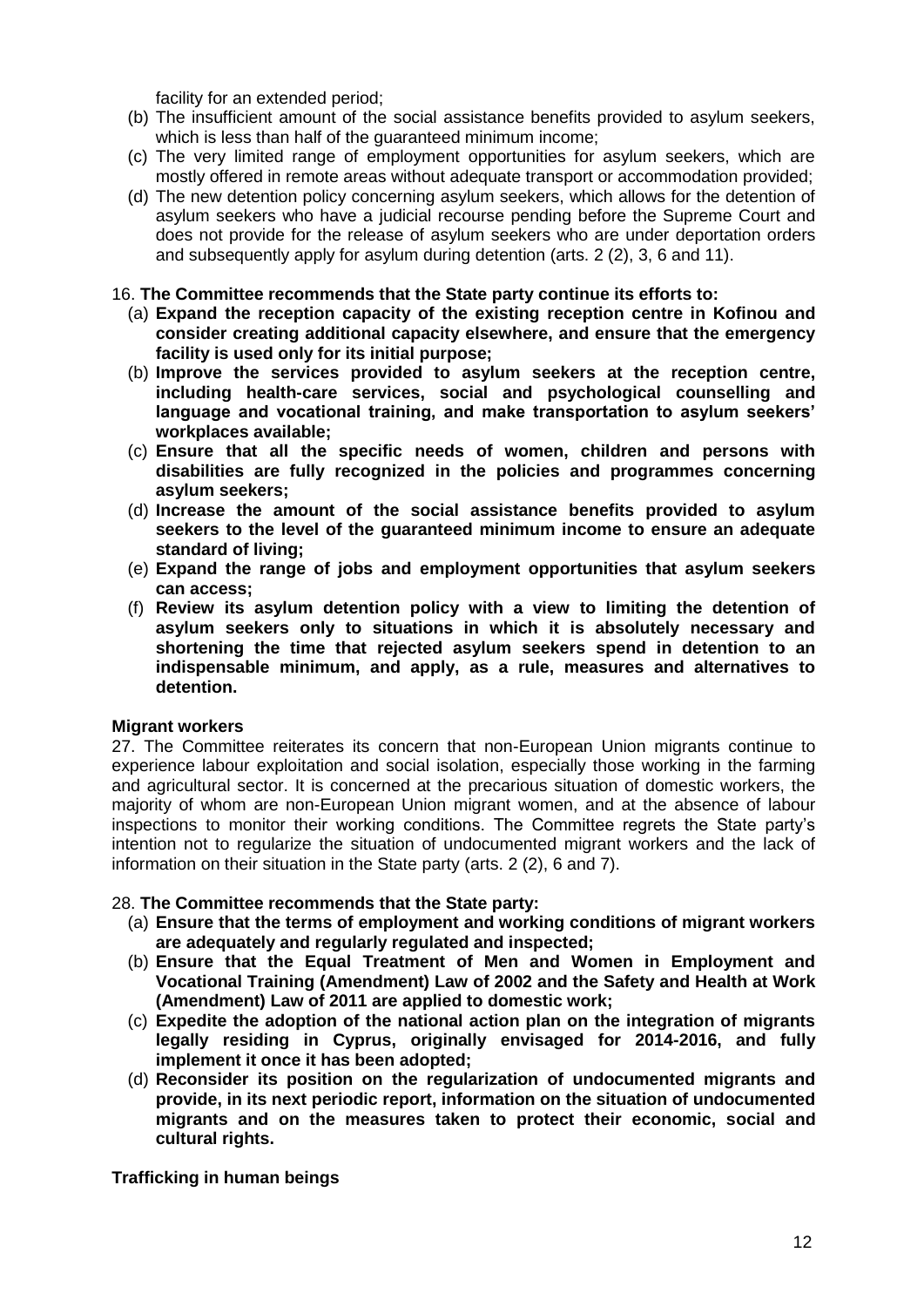33. The Committee is concerned at the low number of convictions for trafficking in human beings, despite the high number of identified trafficking victims. It is also concerned at the prevalence of trafficking in migrant workers for the purposes of sexual and labour exploitation, the insufficient enforcement of the regulatory framework and the lack of monitoring of private recruitment agencies (art. 10).

34. **The Committee calls upon the State party to step up its efforts to effectively investigate acts of trafficking and to prosecute and punish perpetrators with penalties commensurate with the gravity of the offences. It recommends that the State party take effective measures to strictly enforce existing legislation pertaining to private employment agencies and monitor their activities with a view to preventing trafficking in migrant workers, particularly women.**

## **Right to health**

39. The Committee is concerned at the low level of public spending on health-care services, which has decreased during the economic crisis, and the high share of household spending on health care. It is also concerned at the limited range of health-care services provided by the public health system and long waiting lists. It is further concerned that asylum seekers and undocumented migrants are reportedly limited in their access to health-care services, despite the measures taken by the State party (art. 12).

40. **The Committee recommends that the State party take all measures necessary to improve the public health system, including through the substantial increase of funding allocated to the system, with a view to ensuring that a wider range of good quality health-care services are provided in a timely manner. In this regard, it calls upon the State party to introduce the universal national health system as planned for 2017 and to ensure its effective functioning thereafter. It recommends that the State party take the steps necessary to remove the obstacles facing asylum seekers and undocumented migrants in accessing health-care services.**

# **Human Rights Committee—CCPR**

Concluding Observations, (30 April 2015), [CCPR/C/CYP/CO/4](http://tbinternet.ohchr.org/_layouts/treatybodyexternal/Download.aspx?symbolno=CCPR/C/CYP/CO/4&Lang=En)

## **Discrimination on the basis of nationality**

6. The Committee is concerned about reports that the nationality laws are applied in a discriminatory manner in relation to individuals from particular groups, particularly children of Turkish Cypriots and persons of South-East Asian origin, and that members of the latter group encounter obstacles in attaining Cypriot citizenship, despite meeting the legal requirements to acquire it (arts. 2 and 26).

**The State party should take adequate measures to ensure that the nationality laws are applied indiscriminately on the basis of clearly defined criteria. It should ensure that applicants have access to information concerning the requirements of citizenship and that they receive a decision on their application for citizenship within a reasonable period of time.**

## **Racial discrimination**

7. Despite the efforts taken by the State party to combat racial discrimination, the Committee is concerned about reports of a rise in incidents of racially motivated verbal and physical abuse by right-wing extremists and neo-Nazi groups against persons of foreign origin, human rights defenders and Turkish Cypriots. It is also concerned that members of the Roma community still face de facto discrimination and social exclusion in the areas of housing, education and employment (arts. 2, 20 and 26).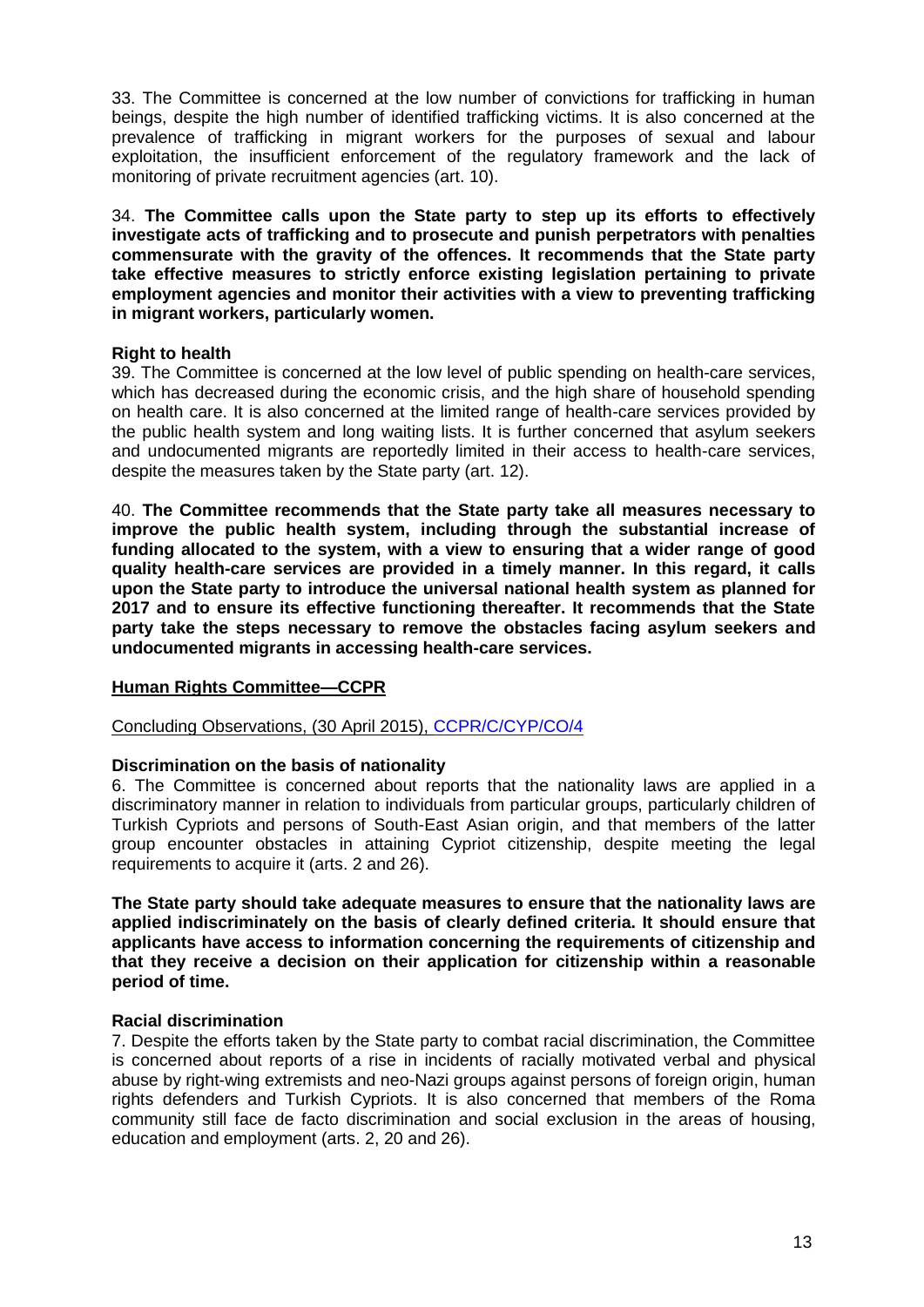**The State party should strengthen its efforts to eradicate racial discrimination against Turkish Cypriots, Roma and other minorities by, inter alia, conducting public awareness-raising campaigns to promote tolerance and respect for diversity. The State party should ensure that cases of racially motivated violence are promptly investigated, that perpetrators are prosecuted and, where appropriate, punished, and that compensation is awarded to victims.**

## **Internally displaced persons**

9. While welcoming the State party's decision to recognize children of women who have been internally displaced, the Committee remains concerned that the amendment applies only to certain housing schemes and benefits and does not give such children access to the same rights as children of internally displaced men, in particular the right to participate in elections in due course (arts. 2, 3, 25 and 26).

#### **The State party should amend its legislation to ensure that children of women who have been internally displaced have the same benefits as children of internally displaced men, without any kind of distinction.**

#### **Excessive use of force**

12. The Committee is concerned about reports of excessive use of force by police officers during acts of arrest and detention, including the use of tear gas against migrants and asylum seekers held at the Menoyia detention facility, in 2013. It is also concerned that no information has been provided on subsequent measures taken to investigate those incidents and prosecute and punish those responsible (arts. 2, 6 and 7).

**The State party should establish effective investigative procedures to ensure that the law enforcement officers who were found responsible for excessive use of force during the 2013 incidents are punished. The State party should take effective measures to prevent future incidents of abuse and ill-treatment by the police.** 

#### **Non-refoulement**

13. While the Committee notes that article 4 of the Refugee Law (L.6(I)/2000, as amended) prohibits non-refoulement, the Committee is concerned about reports alleging that some asylum seekers have been deported to countries where there are substantial grounds for believing they would be at a real risk of torture. The Committee is also concerned that the screening process to identify victims of torture and trafficking among asylum seekers does not appear to meet international standards (arts. 6, 7 and 13).

**The State party should respect the principle of non-refoulement by ensuring that asylum seekers are not extradited, deported or expelled to a country where there are substantial grounds for believing there is a real risk of irreparable harm, such as that set out in articles 6 and 7 of the Covenant.** 

## **Detention of migrants and asylum seekers**

14. While the Committee welcomes the measures taken by the State party to prevent the detention of migrants and asylum seekers, it remains concerned that large numbers of migrants and asylum seekers, including women who have been separated from their young children, continue to be detained for lengthy periods of time while awaiting deportation. It is also concerned that asylum seekers are unable to obtain access to legal advice during all administrative stages of the refugee status determination process (arts. 9 and 13).

## **The State party should:**

(a) **Ensure that persons awaiting deportation are detained for the shortest period of time necessary, in accordance with the standards set out in the Committee's general comment No. 35 (2014) on liberty and security of person, and that mothers with young children are not detained, unless in very exceptional**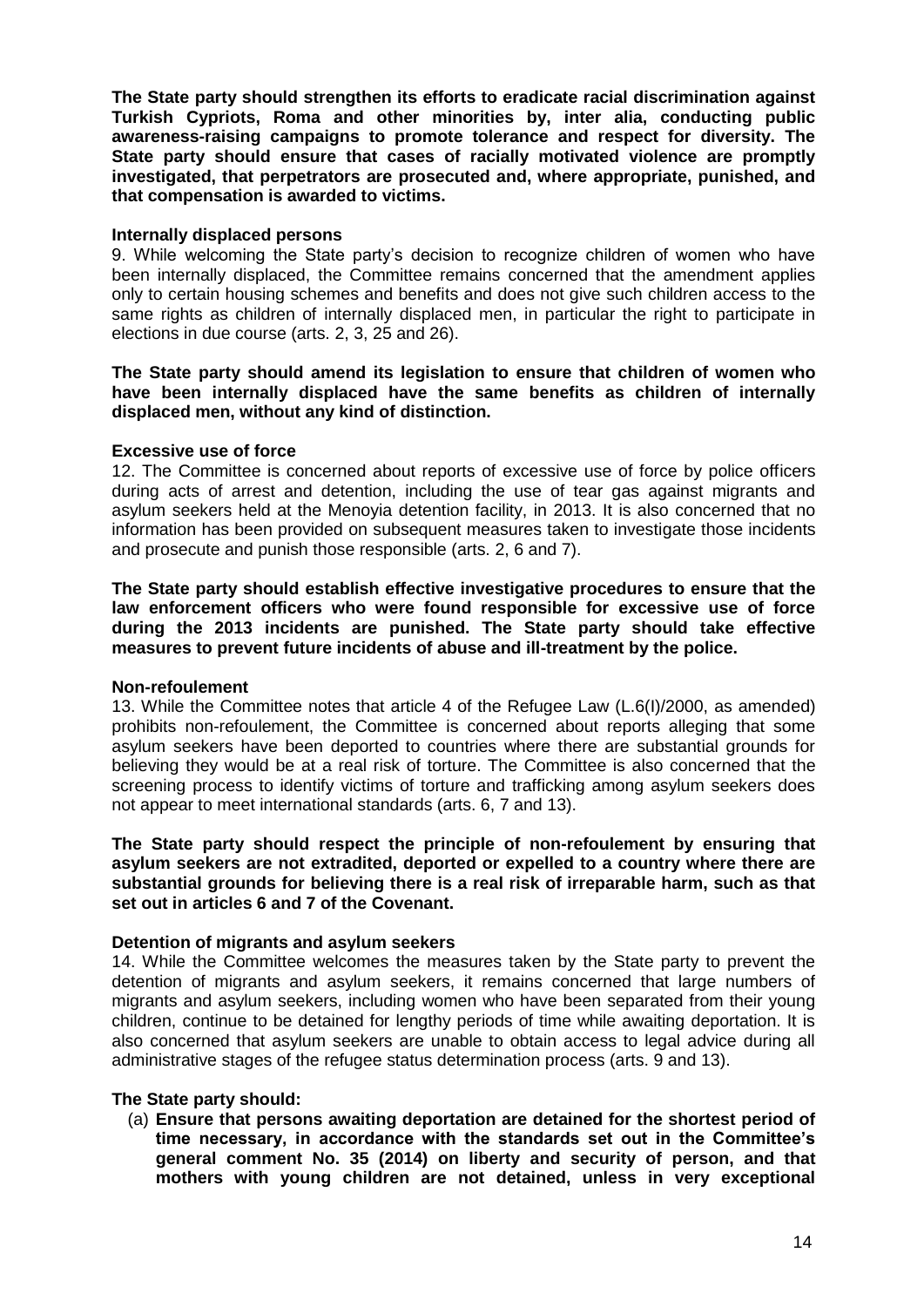**circumstances;** 

- (b) **Adopt alternatives to detaining migrants and asylum seekers whenever possible;**
- (c) **Consider amending the Refugee Law and the Legal Aid Law in order to guarantee access, in appropriate cases, to legal advice throughout all stages of the asylum process.**

## **Conditions of detention and violence in prison**

15. While noting efforts made by the State party to reduce overcrowding and improve conditions of detention, the Committee remains concerned at reports of inter-prisoner violence, including gang rape, the use of solitary confinement for excessive periods of time and of minors and migrants not always being segregated from the rest of the detained population (arts. 6, 7 and 10).

#### **The State party should continue to strengthen its efforts to improve detention conditions by taking practical measures to, inter alia:**

- (a) **Reduce overcrowding, particularly through the introduction of alternatives to detention;**
- (b) **Prevent incidents of inter-prisoner violence, including through the implementation of effective monitoring mechanisms and training of prison staff on identifying persons vulnerable to inter-prisoner abuse;**
- (c) **Investigate incidents of inter-prison violence, especially those resulting in death, prosecute and punish those responsible with sanctions commensurate with the crime and compensate victims.**

## **Committee against Torture**

#### Concluding Observations, (16 June 2014), [CAT/C/CYP/CO/4](http://tbinternet.ohchr.org/_layouts/treatybodyexternal/Download.aspx?symbolno=CAT/C/CYP/CO/4&Lang=En)

#### **Trafficking in persons**

10. While welcoming the legislative and other measures to address trafficking in persons (paras. 5 (b) and (c) and 6 (b) above), the Committee is concerned at reports indicating that no offender has ever been convicted for the crime of human trafficking; convictions are handed down, rather, under non-trafficking statutes that impose more lenient sentences. The Committee also regrets the lack of information provided on the measures taken to investigate officials who have participated in this crime. The Committee notes further information indicating that the new Law 60(I)/2014 on trafficking does not provide victims with the right to an effective remedy until they are recognized as victims by the Office of Combating Trafficking in Human Beings of the police, on the basis of its own internal determination procedure. The Committee also takes into consideration deficiencies reported in the provision of social services to victims of trafficking (arts. 2, 12, 13, 14 and 16).

#### **The State party should:**

- (a) **Vigorously enforce the new legislative framework and promptly, thoroughly, effectively and impartially investigate, prosecute, convict and punish trafficking offenders, including officials involved, with appropriate penalties;**
- (b) **Provide specialized training to the police, prosecutors and judges on the application of the new Law 60(I)/2014 and on the effective investigation, prosecution and punishment of acts of trafficking, and to immigration officers and social workers on the identification of victims of trafficking, including victims of torture among the trafficked persons;**
- (c) **Monitor and assess the new visa regime to prevent its potential misuse by traffickers and urgently activate the national referral mechanism;**
- (d) **Undertake an impact assessment of the national plans, with a view to increasing their efficiency;**
- (e) **Provide an effective remedy to all victims of the crime of trafficking, ensuring prompt and adequate psychological support, medical care, access to welfare**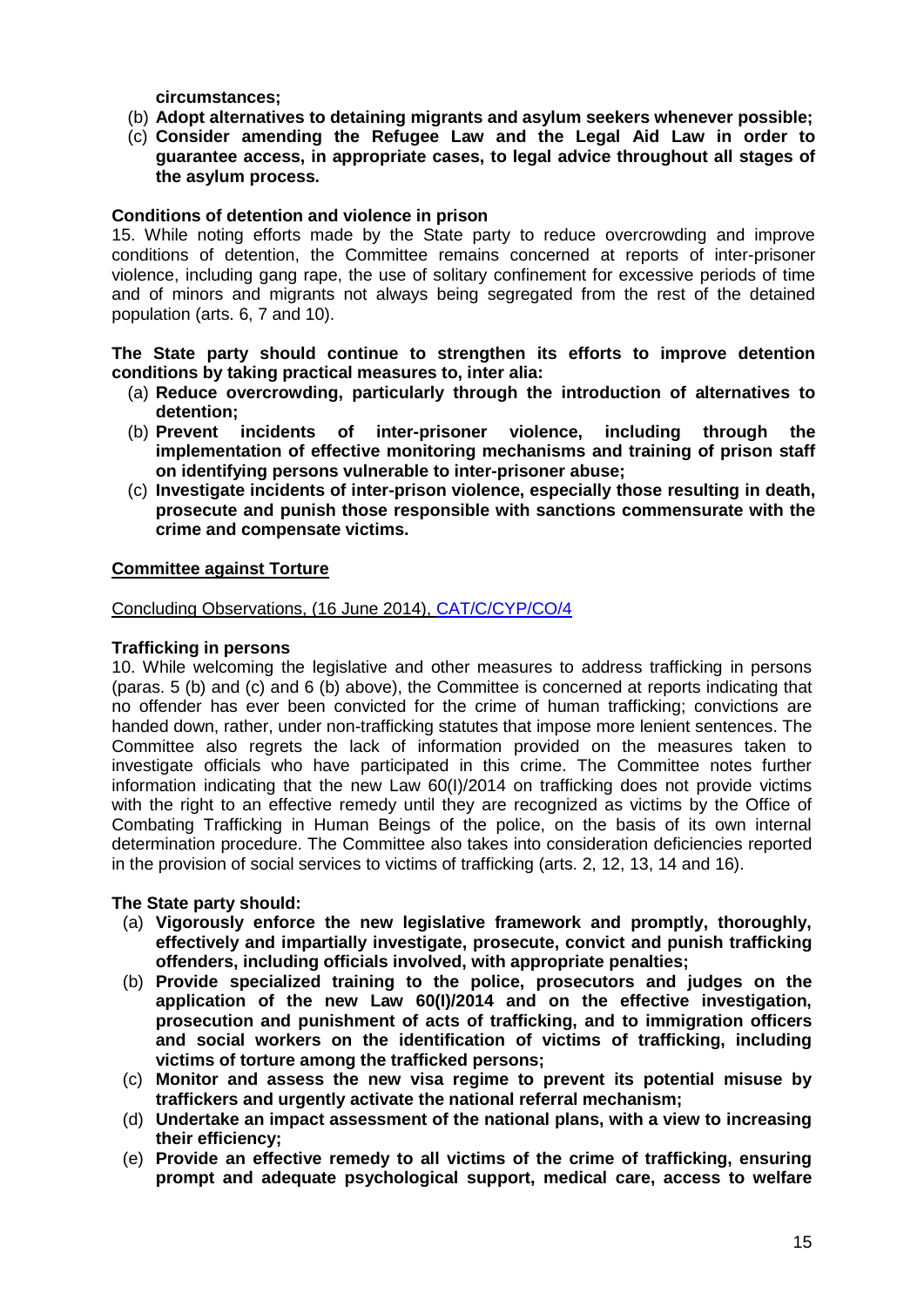#### **benefits, adequate shelter and work permits for them, irrespective of their ability to cooperate in the legal proceedings against traffickers.**

## **Identification of victims of torture during the refugee determination process**

11. While recognizing that the government medical council that assesses potential victims of torture during the asylum process was reinforced in 2012 with a psychologist, the Committee is concerned about information indicating that the process still does not include as a routine measure a psychological/psychiatric evaluation of victims. The Committee also notes with concern the insufficient interpretation during the medical assessment, which reportedly led to children of torture claimants assuming the role of interpreters, as well as information indicating that none of the medical evaluations determined that torture had been the cause of the findings. The Committee also takes into account information indicating that, to date, there is no procedure in place for the timely identification of victims of torture arriving in the State party (arts. 2, 3 and 16).

## **The State party should:**

- (a) **Urgently improve the screening system introduced by the Asylum Service to ensure that effective measures are in place to identify as early as possible victims of torture and trafficking, and provide them with immediate rehabilitation and priority access to the asylum determination procedure;**
- (b) **Provide a thorough medical and psychological examination and report, in accordance with the procedures set out in the Manual on the Effective Investigation and Documentation of Torture and Other Cruel, Inhuman or Degrading Treatment or Punishment (the Istanbul Protocol), by trained independent health experts, with the support of professional interpreters, when signs of torture or traumatization have been detected during the personal interviews before the Asylum Service;**
- (c) **Provide regular and compulsory training on the procedures established in the Istanbul Protocol to asylum officers and health experts participating in the asylum determination procedure, including on training on detecting psychological traces of torture and on gender-sensitive approaches.**

#### **Judicial review with suspensive effect**

12. While noting the decision of the State party to establish a new administrative court with competence to look into the merits of appeals filed by rejected asylum seekers, the Committee is concerned that, at present, asylum seekers are not legally protected against refoulement during the judicial review process and that there is no effective judicial remedy with automatic suspensive effect to challenge the deportation of asylum applicants and undocumented immigrants, as indicated by the European Court of Human Rights in its judgement in the case of M.A. v. Cyprus of 23 July 2013 (arts. 2 and 3).

#### **The State party should abide by its commitment to provide for an effective judicial remedy with automatic suspensive effect of the deportation of asylum seekers and other undocumented immigrants, through a court that satisfies the requirements of due process with competence to look into the merits of appeals.**

#### **Non-refoulement**

13. The Committee is greatly concerned at the low recognition rates of refugee status and subsidiary protection status, as well as by reports alleging that asylum seekers have been deported to their countries of origin despite serious risks of torture or religious persecution, such as persons of the Baha'i faith deported to the Islamic Republic of Iran. Moreover, the Committee observes with concern that the amended section 19, paragraph 7, of the Refugee (Amending) Law No. 2 of 2013 no longer protects from refoulement persons granted subsidiary protection status, including persons granted such status on account of a real risk of being subjected to torture (arts. 2 and 3).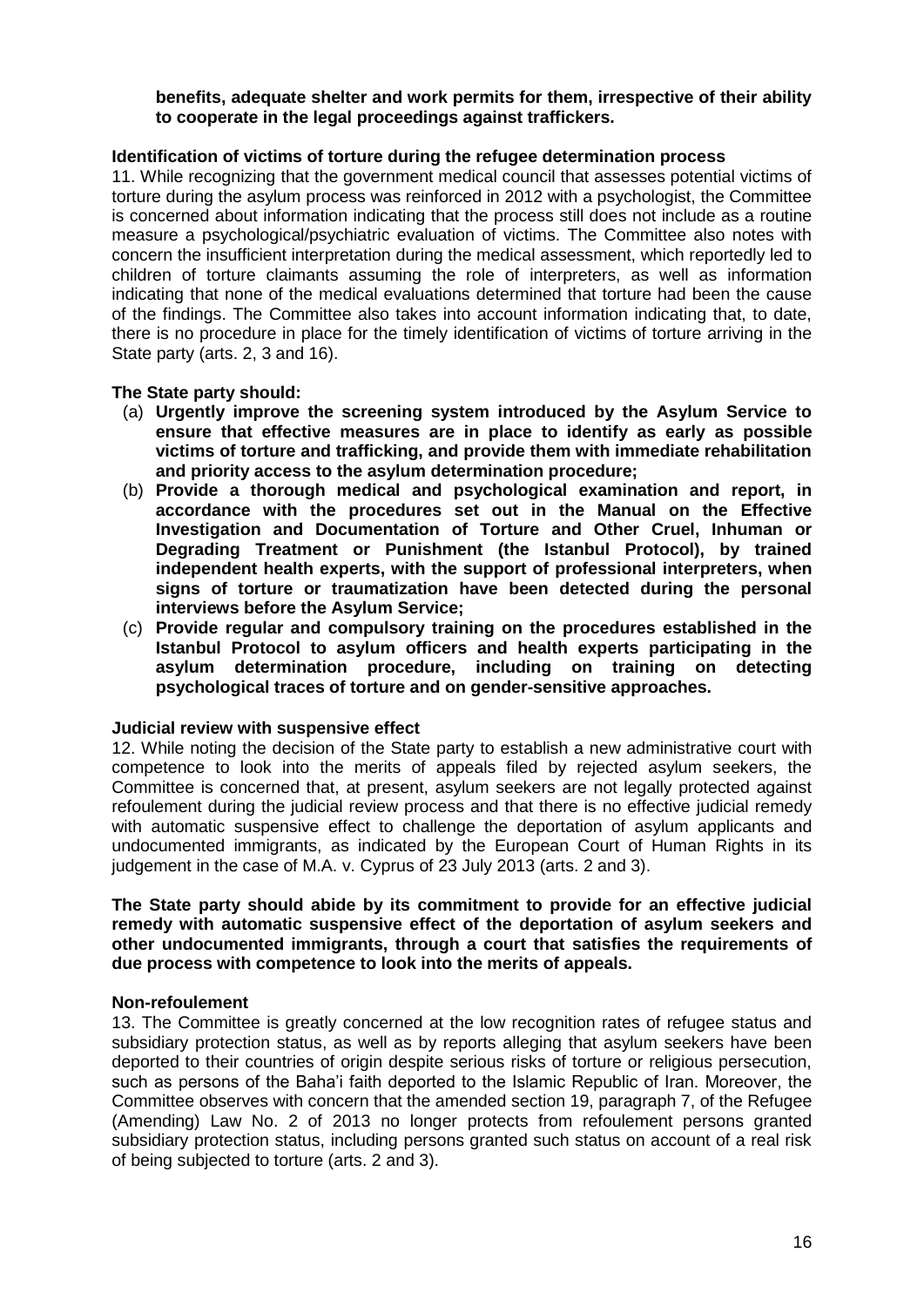**The State party should amend section 19, paragraph 7, of the Refugee (Amending) Law No. 2 to ensure that beneficiaries of subsidiary protection are protected from unwarranted refoulement. The State party should also ensure that the asylum claims are thoroughly and individually examined and allow sufficient time for asylum seekers to fully indicate the reasons for their application and obtain and present crucial evidence. Beneficiaries of subsidiary protection should be able to have their cases reexamined before the subsidiary protection ceases.** 

#### **Legal aid for asylum seekers and undocumented immigrants**

14. The Committee is concerned that asylum seekers do not have access to legal aid at the first instance administrative level of the asylum process. The Committee also notes with concern that asylum seekers and undocumented immigrants, including unaccompanied minors, can have access to legal aid to challenge their deportation and detention orders only if they are able to argue before a legal aid judge of the Supreme Court that they have good chances of success because of "blatant illegality" or "irreparable damage". The Committee considers that the criteria for legal aid are overly restrictive for asylum seekers and undocumented immigrants and place them at risk of unwarranted refoulement and illegal detention (arts. 2 and 3).

**The State party should amend the Refugee Law and the Law on Provision of Legal Aid in order to guarantee access to independent, qualified and free-of-charge legal assistance for asylum seekers during the entire asylum procedure, at first instance level and during the judicial review, as well as for undocumented immigrants, including unaccompanied minors, in addition to the appointment of a guardian, in order to challenge the lawfulness and duration of their deportation and detention orders.**

## **Detention of asylum seekers**

16. The Committee is concerned that, although the Refugee Law permits the detention of asylum seekers only in exceptional cases and for a maximum of 32 days, in the majority of cases asylum seekers are detained under the Aliens and Immigration Law as undocumented immigrants, or for minor offences, and remain detained for protracted periods of time during the whole status determination procedure. The Committee notes further that asylum seekers are also detained when their asylum claims are refused at the administrative level but are pending judicial review. That situation prompted various hunger strikes by Syrian refugees in 2013 and incidents of suicide in protest against their detention (arts. 11 and 16).

**The Committee urges the State party to ensure that persons in need of international protection, including those fleeing indiscriminate violence, are not detained or, if at all, only as a measure of last resort, after alternatives to detention have been duly examined and exhausted and for as short a period as possible. The State party should also refrain from applying the Aliens and Immigration Law to asylum seekers.** 

## **Detention of unaccompanied children and families**

19. While acknowledging the efforts of the State party, through a ministerial decision communicated on 5 May 2014, to limit detention for the purpose of the deportation of unaccompanied children and families with children, the Committee notes with concern that such detention is still permitted if a mother with minor children "refuses to cooperate" or during the age verification process for an unaccompanied minor. In both cases, the families or minors will be detained "in suitable establishments that will be created in due time with [European Union] Solidarity Funds". The Committee also notes with concern that children over the age of 8 can be forcibly separated from their parents and placed under the care of the Director of the Social Welfare Services (arts. 11 and 16).

**The State party should ensure that unaccompanied children and families with children are not detained except as a measure of last resort and, in the latter case, after**